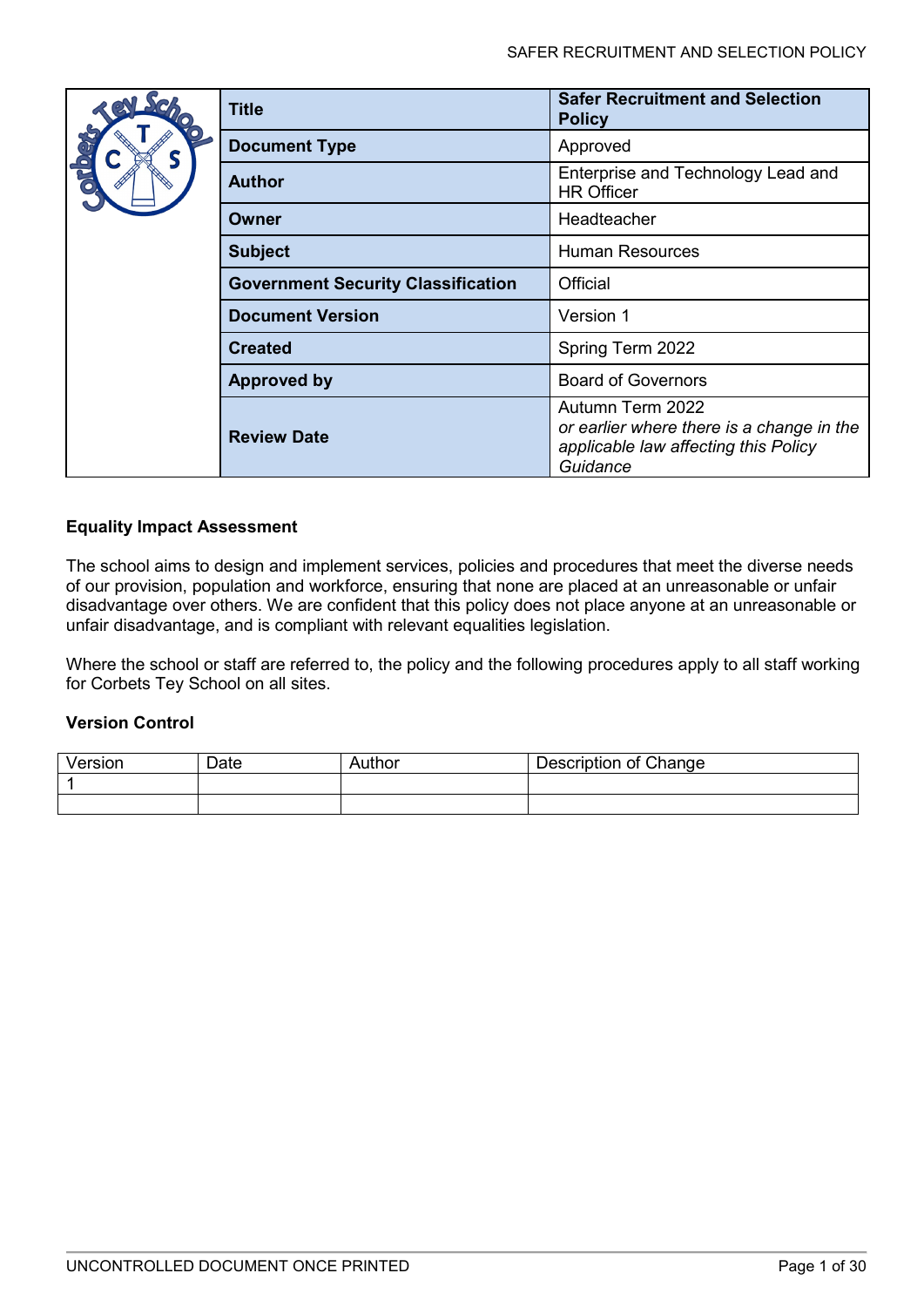#### **Introduction**

The processes and procedures laid out in this policy will be used by those involved in the appointment and administrative process for recruitment and selection of all staff employed within Havering Schools. The detail within this document is based upon the DfE Keeping Children Safe in Education (2021) and sets out recruitment best practice, some underpinned by Legislation.

#### **1. Why Good Recruitment and Selection is Important**

It is vital that schools adopt recruitment and selection procedures and other human resources management processes that help deter, reject, or identify people who might abuse children and young people or are otherwise unsuited to work with them. This policy includes guidance on practice that should be followed to achieve that.

People are our most important asset and in recognising this fact, considerable timeand money is spent on recruitment and selection.

The recruitment process is often the first experience an individual has of an organisation. It is therefore important that the experience is as positive as possible.

This guide aims to assist managers and employees in the implementation of a recruitment and selection procedure which is:

- Effective attracting suitable candidates
- Efficient using the most cost-effective advertising and recruitment methods
- Fair dealing with potential and existing employees in a fair, professional and courteous manner

These processes and procedures aim to ensure, as far as possible, that the right person is selected for the job.

Although this document is intended for schools to use when recruiting staff, it is crucial that in addition to referring to this document, the Headteacher, Chair of Governors and at least one member of every appointment panel must have passed Safer Recruitment Accredited Training.

All Schools are expected to have an explicit statement about the organisation's commitment to safeguarding and promoting the welfare of children and young people which should be used on all recruitment material. An example policy statement would be:

*"Our school is committed to safeguarding and promoting the welfare of children and young people and as such expects all staff and volunteers to share this commitment"*

#### **2. Legal Requirements**

The Ofsted Inspection Framework for schools requires inspectors to consider the safeguarding procedures within schools. This includes recruitment procedures and processes.

The Safer Recruitment and Selection Policy and Procedures must comply with the followingActs:

- Rehabilitation of Offenders Act 2020
- Safeguarding Vulnerable Groups Act 2006.
- Legal Aid and Sentencing and Punishment of Offenders Act 2012
- Local Government & Housing Act 1989
- The School Staffing (England) Regulations 2015
- Employment Rights Act 2020
- Immigration, Asylum and Nationality Act 2006
- Equality Act 2010
- Fixed-term Employees (Prevention of Less Favourable Treatment) Regulations 2002
- Part-time Workers (Prevention of Less Favourable Treatment) Regulations 2020
- Agency Workers Regulations 2010 (SI 2010/93).
- The General Data Protection Regulation (GDPR) 2018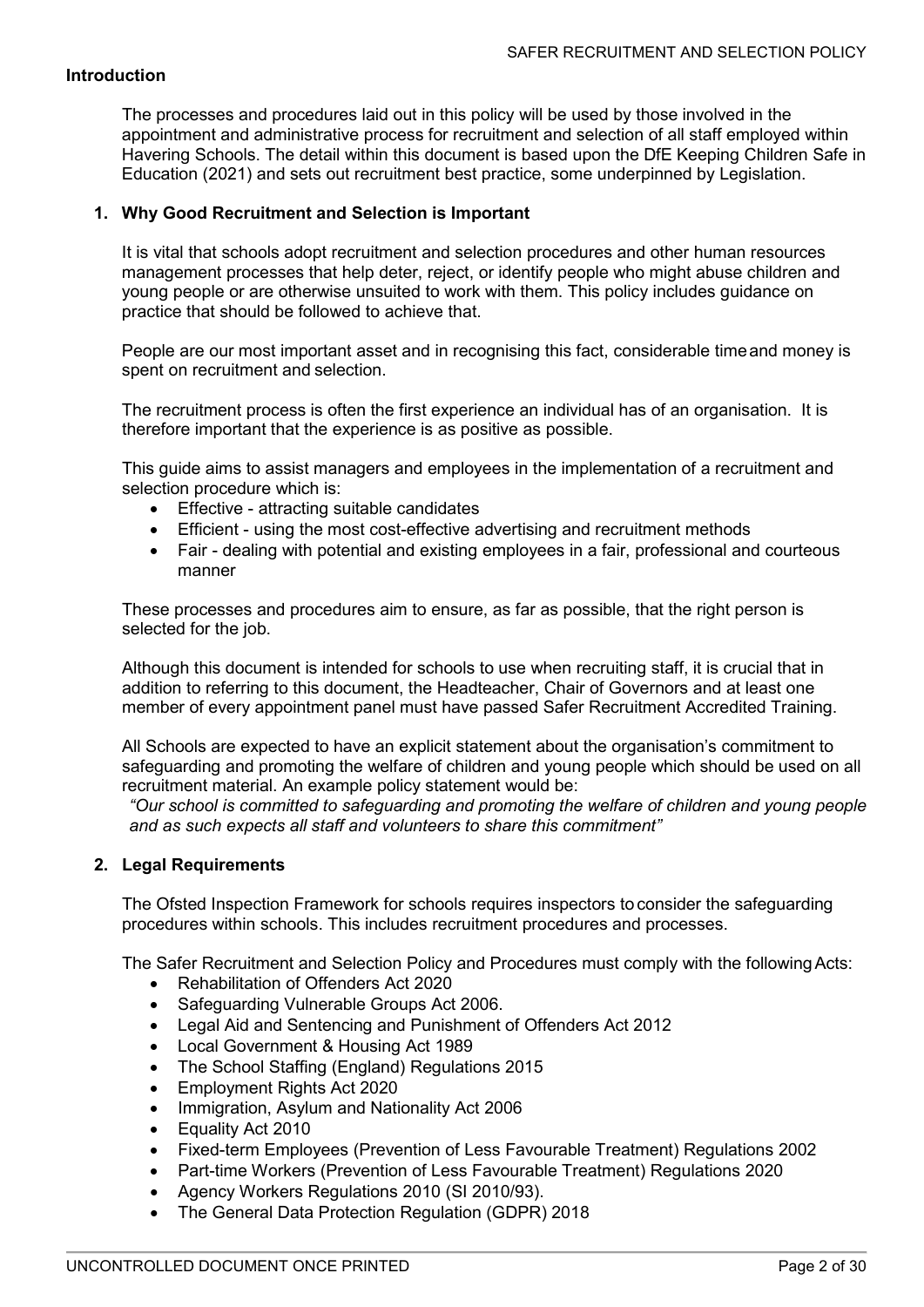The Immigration, Asylum and Nationality Act 2006 makes it a criminal offence for any employer to employ a foreign national, aged 16 or over, who does not have permission to work in the UK.

The Rehabilitation of Offenders Act provide for certain categories of persons being considered for work involving access to children and young people, to be exempt from the main Act and subject to police checks on their criminal records before appointment. Accountants and Lawyers are also excluded categories of employment.

#### **3. The Prevention of Illegal Working**

All candidates must be able to produce satisfactory documentation proving their legal freedom to work. It is necessary to take a copy of any relevant documentation and keep it on file.

Examples of documentation that could be accepted as proof of a candidate's right to work are:

- Passport [with valid current endorsement]
- Home Office letters
- Settled or pre-settled status confirmation for EU colleagues

In the event of a prosecution for employing 'illegal' employees, the employer, the Governing Board and the Headteacher may be liable and called to account.

#### **4. Resignation Acknowledgement**

When an employee resigns the resignation must be submitted in writing to the Headteacher.

When a member of staff leaves a post Havering HR should be notified on a PAMS 99 electronic report and this should be completed as soon as the person has submitted their notice to the school.

For Fixed Term Contracts it is necessary to inform Havering HR that the member of staff is leaving unless the contract is being renewed. If this is the case then this renewal, along with the specific reason for the contract extension, should then be communicated to Havering HR on an instruction form as soon as possible. Schools should seek advice from Havering HR if a decision not to renew a fixed term contract is made as there may be implications if there the post holder has two years' service.

#### **Resignations deadlines**

#### **Teachers**

| To start: | 1 <sup>st</sup> September | Autumn Term | to be received on or before 31 <sup>st</sup> May     |
|-----------|---------------------------|-------------|------------------------------------------------------|
| To start: | 1 <sup>st</sup> Januarv   | Spring Term | to be received on or before 31 <sup>st</sup> October |
| To start: | April                     | Summer Term | to be received on or before the last day of February |

#### **Support Staff**

Please refer to the staff member's Terms and Conditions.

Adjustments will need to be made to personnel records held, and payroll. Havering HR will arrange for the changes to be made.

The Havering Payroll Service, the Payroll Section will arrange for the final salary payment and P45 to be sent to the leaver.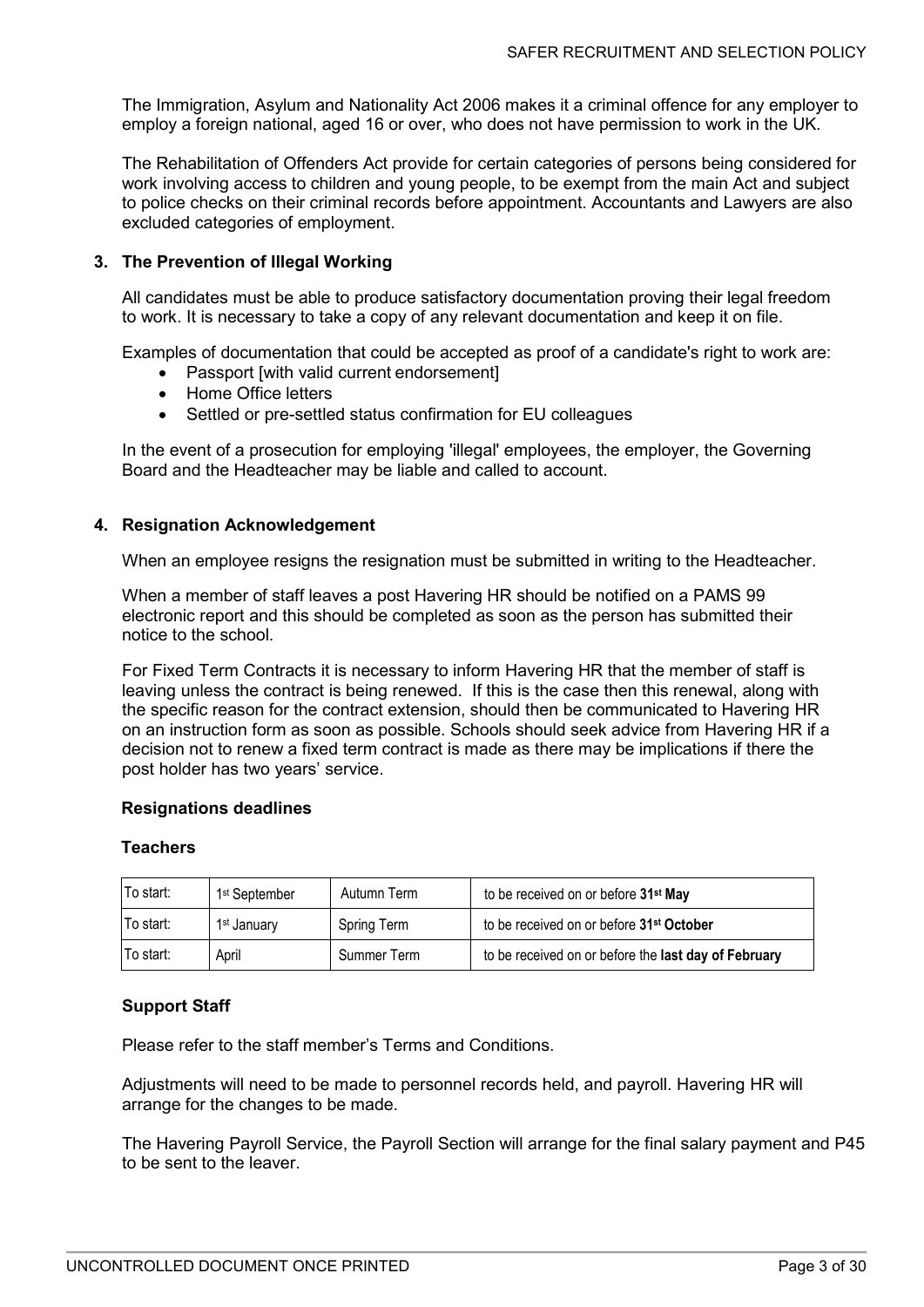#### **5. Decision to recruit**

Once a vacancy arises, the need to fill the post must be considered. The position should be analysed to ascertain:

- If it is essential that the post be filled
- What would be the impact on service delivery if the vacancy is frozen or the post deleted
- Are there any organisational changes that might affect the post
- Whether a re-allocation of duties could be achieved, making it unnecessary to fill this post
- Whether the post could be filled at different hours, grade or under more flexible arrangements, e.g. job share
- For teachers, what level of skill is required
- Whether the post should be ring fenced. (When employees are redundant or in a potential redundancy/redeployment situation a post can be ring fenced, which means that the affected employees are given the first opportunity to be considered for any new or revised jobs within the section affected). If the vacancy will only be temporary, can it be filled by another member of staff 'acting up' or under secondment arrangements
- Is there a suitable redeployee who could be considered for the post?

If the vacancy arises because of the creation of a new post the following must be considered:

- Is it permanent or temporary
- What level of skill is required
- Limited short-term
- Part-time

Where there is a change of circumstances for example a decision is made not to fill, to freeze, to delete, and to reallocate the duties etc. the situation must be raised with the relevant Trade Union representative. This consultation must take place before the action is taken.

#### **6. Positive Action in Recruitment**

Although positive discrimination is unlawful, there is nothing to prevent the school from encouraging and helping under-represented groups, e.g. people with disabilities or ethnic minority groups, to apply for a job.

The following actions can be taken to encourage specific groups of people to apply forjob vacancies:

- Liaising with local disability groups to publicise the vacancies
- Using other languages as well as English on adverts
- Advertising in the ethnic press
- State in the advert that candidates from a particular group are under- represented within the school

These actions should not discourage other suitable candidates who are not in this particular group from applying, but should encourage candidates from the specific groups to apply.

From the application form it should be easy to establish that a candidate has a disability. Therefore if the candidate is short-listed they should be asked for any details of aids, adaptations or modifications that might be required to assist at the interview or to fulfil the duties of the post. This will enable the recruitment panel to make any reasonable adjustments.

## **7. Job Description**

There must be an accurate and up to date job description available for every post. A job profile not only enables the school to be sure that the post meets its requirements but is also essential when preparing the person profile. For the potential employee, it enables them to understand what their role would be in the organisation.

The job description should include the purpose of the post and a summary of the main activities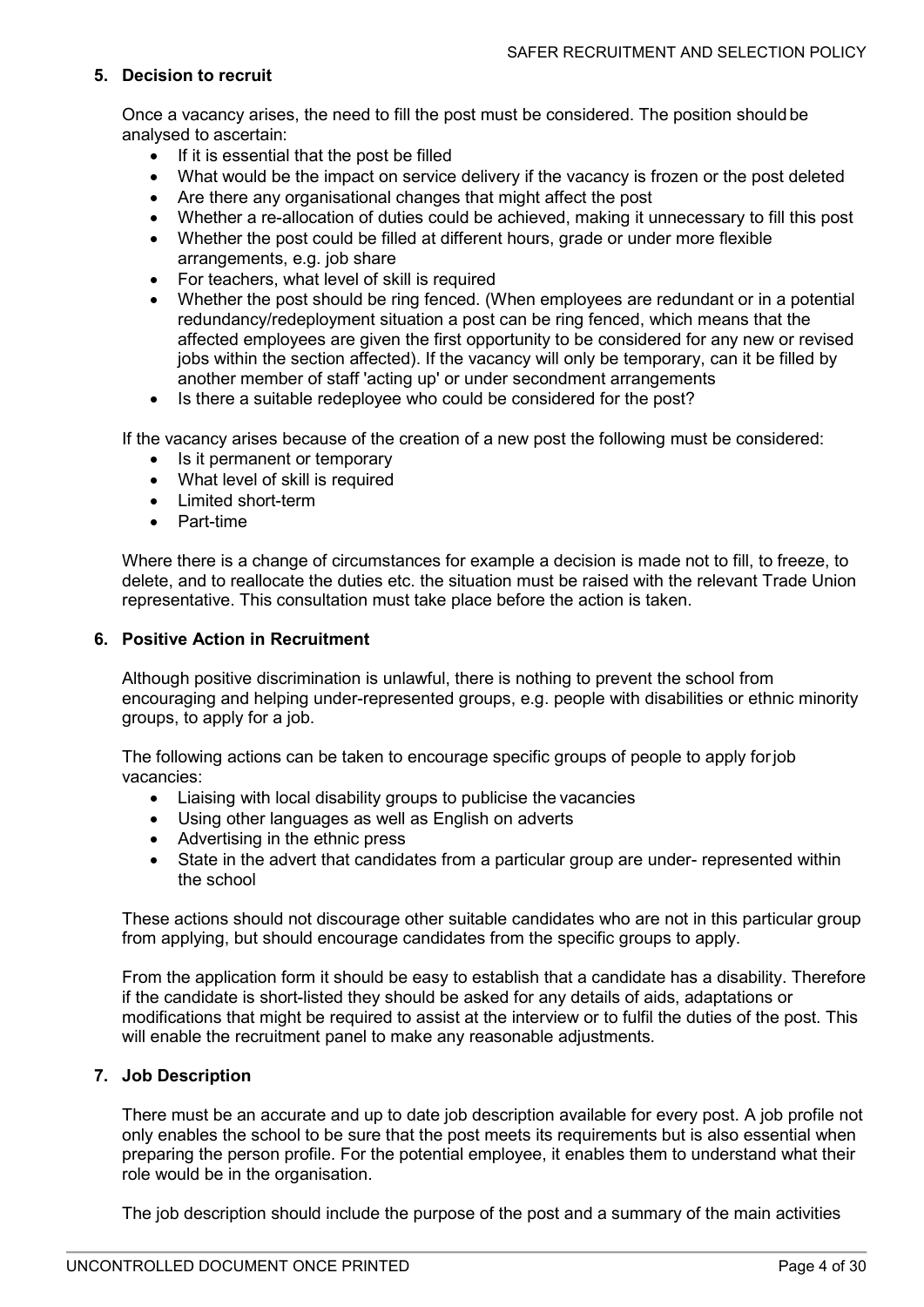rather than each and every task to be performed.

The job description and person specification should specifically include reference to the responsibility the role has for safeguarding and promoting the welfare of children and young people and the qualities – whether that be ability, experience, training or attitude, or a mixture of these – that the person will need to fulfil that responsibility.

#### **8. Person Specification**

A person profile describes the skills, knowledge, experience and characteristics, behavioral competencies which the candidate must possess to fill the vacant post. It is an essential part of the recruitment process, and drives the information used for:

- Assessing a person's ability to undertake all the duties and responsibilities in the job profile
- Advertising the post
- Short-listing the candidates for the final selection process
- The final panel decision on appointment

The person profile should contain only objective and measurable criteria on which to assess the applicants. This ensures that applicants are treated solely on merit and without reference to irrelevant material that could result in direct or indirect discrimination.

You should indicate on the person profile how each aspect of the criteria will be assessed, from the application form, interview, tests or a combination of these. It is good practice to include at least one criterion that relates to the safeguarding of children and young people.

#### **9. Assimilation**

If an employee is undertaking 65% or more of the duties of a new post in their old job, then that employee can be assimilated to the new post. There will be, in this case, no need for a selection process.

However if there are a number of employees in the same position and there is areduction in the number of new posts then a selection process would have to be undertaken.

### **10. Advertising the Post**

An advert is intended to attract suitable applicants to apply for a post. Adverts should be clearly written and based on key aspects of the job profile and the person profile. It should enable the reader to make a judgement as to whether it is appropriate for them to apply.

An advert that is vague and refers to general functions of the post, rather than key functions and precise skills, tends to generate lots of interest from unsuitable applicants. It is important to choose wording carefully so as to avoid discrimination and also not to use terms which are difficult to test objectively. It is also best practice to include the school's policy statement with regards to safeguarding to deter unsuitable applicants.

The advert should include the following:

- Post title or level of post
- Salary package (which will include any benefits if appropriate)
- Location
- Key duties and functions of the post
- Skills, knowledge, experience and qualifications needed to undertake the post
- Whether it is a temporary or permanent contract
- Weekly hours or FTE
- If it is available as a job share
- Closing date
- Shortlisting date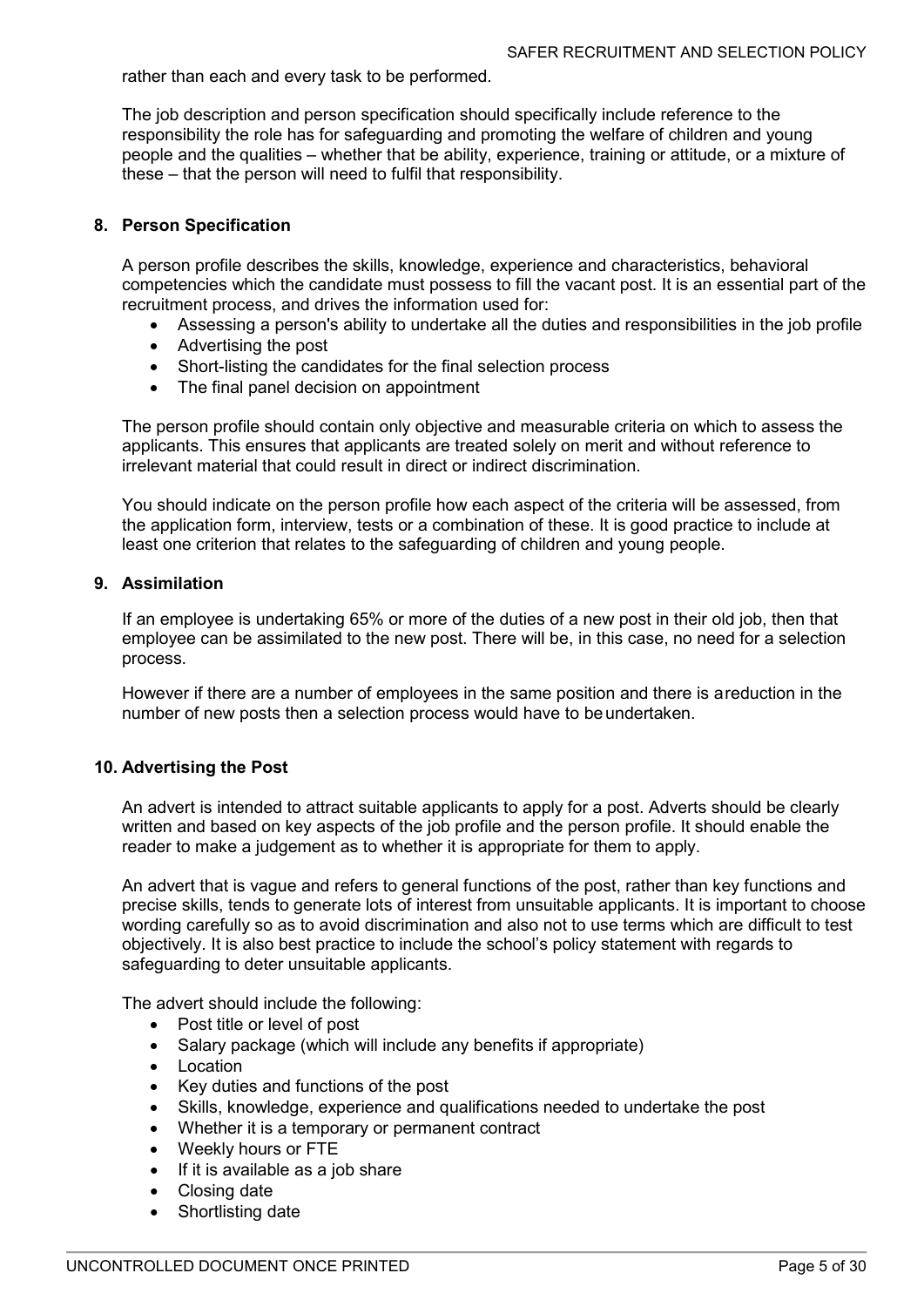- Interview dates (week commencing dates are sufficient if exact dates are unknown)
- Application details. It is important to state that a CV is unacceptable and that only the stated application form will be used to apply for the post.
- Safeguarding and equal opportunities statement a general statement is automatically added to your advert when uploaded on to the website. If the school has its own statement, please include in the body of the advert. It is recommended that the safeguarding statement should also appear on every printed media advert.

It is important to phrase adverts in a non-discriminatory way, such as to encourage a range of applications.

## **11. Method of Application**

An application form should be used to obtain a common set of core data from all applicants. A curriculum vitae drawn up by applicants in place of an application form should not be accepted as it will only contain the information the applicant wishes to present and may omit relevant details.

A candidate Information pack should include (this can be uploaded to the website to accompany the advert):

- The application form and explanatory notes about completing the form
- The job description and person specification
- Any relevant information about the local authority or establishment and the recruitment process, and statements of relevant policies such as equal opportunities and the recruitment of ex-offenders
- The school's safeguarding and child protection policy statement
- Any other documentation that the school feels appropriate to the post (without adversely disadvantaging any potential applicant).

## **12. Short-listing**

The purpose of a shortlisting process is to decide which candidates meet the requirements of the job, i.e., those whose skills and abilities match the essential requirements of the job. It will be these candidates who are invited to attend an interview or the next stage of the recruitment process.

Short-listing Process

- At least one member of every panel must have the Safer Recruitment Accreditation.
- It should take place as soon after the closing date as possible, and should be done by at least the two people, preferably three, who will be on the interview panel, wherever possible it will be the whole panel. The shortlisting should initially be undertaken separately and then a consensus is reached as to the candidates to be shortlisted.
- Short-listing should be an objective process. It is achieved by comparing the essential criteria on the person profile with the candidate's application form. Any candidate who meets the essential requirements should progress to the next stage of the recruitment process.
- There should not be a determined number of candidates to progress to the next stage. However, if there are too many candidates, the 'desirable' requirements should then be considered in an attempt to refine the shortlist, and this may reduce the number of candidates to a manageable number.
- All applications should be scrutinised to ensure that they are fully and properly completed, that the information provided is consistent and does not contain any discrepancies. Gaps in the candidate's history (employment or other activity) should be identified.
- All paper applications should be signed and/or the declaration box ticked in the case of online forms.
- Incomplete applications should not be accepted and if possible, should be returned for completion. Any anomalies or discrepancies or gaps in the candidate's history should be noted so that they can be taken up as part of the consideration of whether to shortlist.
- Gaps in employment, reason for leaving and the reasons for a history of repeated changes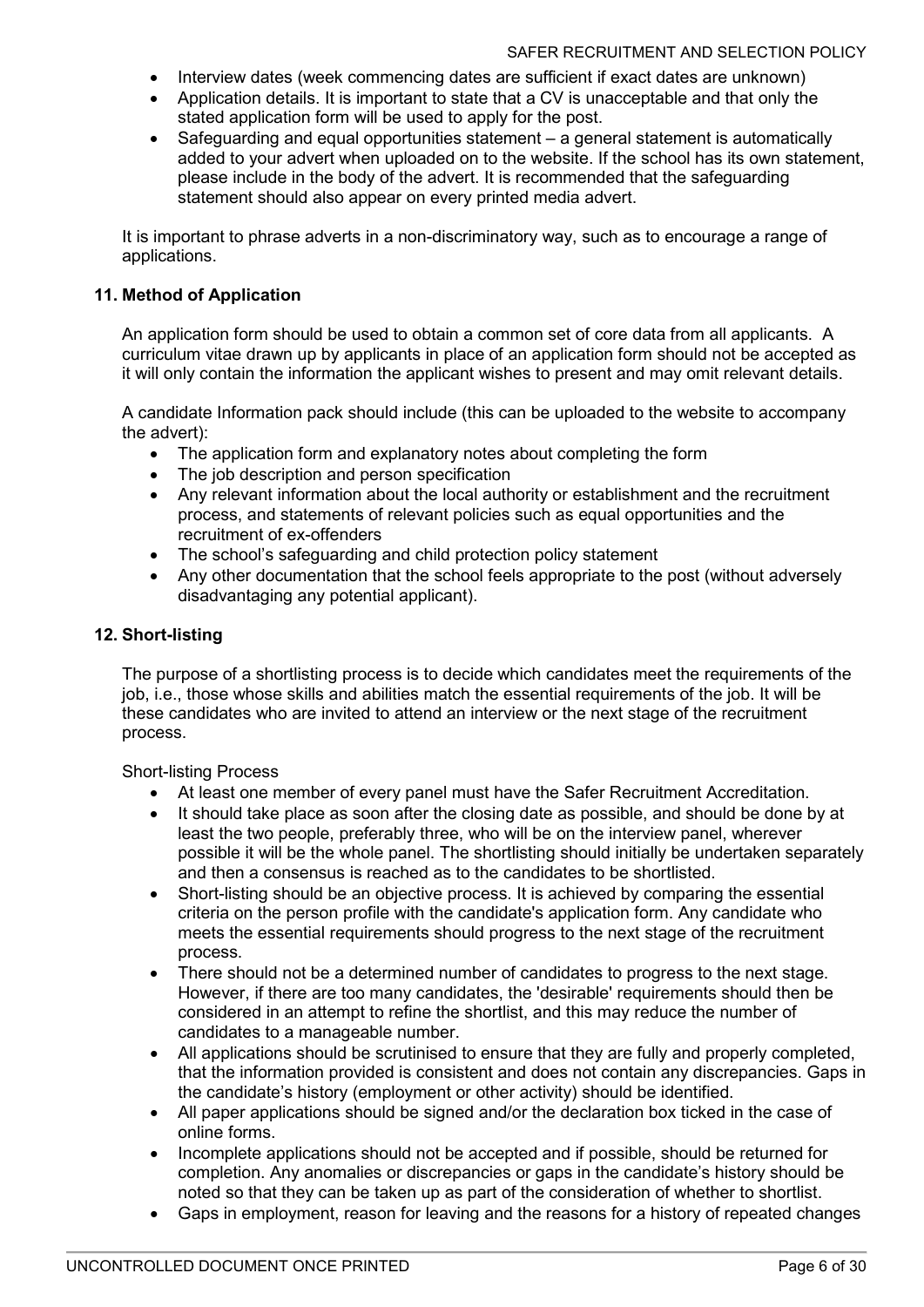in employment without any clear salary or career progression/development, or mid-career move from permanent to supply teaching or temporary work also need to be explored and verified. If you decide to shortlist candidates with such anomalies, these should be explored prior to, or at, the interview.

- Criteria for selection/rejection should be applied equally to all candidates.
- Where the candidate has declared a criminal caution or conviction, this information **must not** be used as a reason to not shortlist to ensure equality of opportunity. However, the disclosure can be explored at interview and a decision can then be made based on the information obtained. The DBS must be compared with the self-disclosure before confirmation of appointment to ensure consistency.
- The outcome of the shortlisting process must be documented, stating the reasons for selection and non-selection. This can help to demonstrate that all the candidates were treated fairly and assessed against the same criteria.
- Where only one candidate has satisfied the shortlisting requirements, they can be interviewed. The relevant comparison is between the requirement of the person profile and applicant and not between the applicants. It is fair to say though, that it is unusual to interview only one candidate.

#### **13. Reference checks before Interview**

The purpose of seeking references is to obtain objective information to support appointment decisions. They should always be sought and obtained directly from the referee. Employers should not rely on references or testimonials provided by the candidate, or on open references and testimonials, i.e. "To Whom It May Concern".

Ideally references should be sought on all shortlisted candidates, including internal ones, and should be obtained before interview so that any issues of concern can be explored further with the referee, and taken up with the candidate at interview. Further to the introduction of the Equality Act 2010, references sought prior to interview should no longer request information regarding absences.

References should be sought from two referees in respect of all external candidates, one of whom should be the present employer or the last employer if the candidate is currently unemployed or self-employed.

In exceptional circumstances, it might not be possible to obtain references prior to interview, either because of delay on the part of the referee, or because a candidate has asked that their current employer is not approached at that stage. It is up to the person conducting the recruitment to decide whether to accede to a candidate's request to postpone obtaining their references.

In any case where a reference has not been obtained on the preferred candidate prior to interview, the employer must ensure that it is received and scrutinised, and any concerns are resolved satisfactorily, before the person's appointment is confirmed.

When requesting references, it is important to supply the referee with a copy of the job profile and person profile (the referee is asked their opinion as to the suitability of the candidate for the post).

All references should seek objective viable information, not subjective opinion.

All reference requests should ask:

- About the referee's relationship with the candidate, how long have they known them for and in what capacity
- Details of length of employment, present post, duties, level of pay
- Whether the referee is satisfied that the person has the ability and is suitable to undertake the job in question, and for specific comments about the applicant's suitability for the post
- Whether the referee is completely satisfied that the candidate is suitable to work with children and young people
- Specific viable comments about the applicant's performance and conduct; this will include specific criteria for teachers, relating to the expectations of the level of post applied for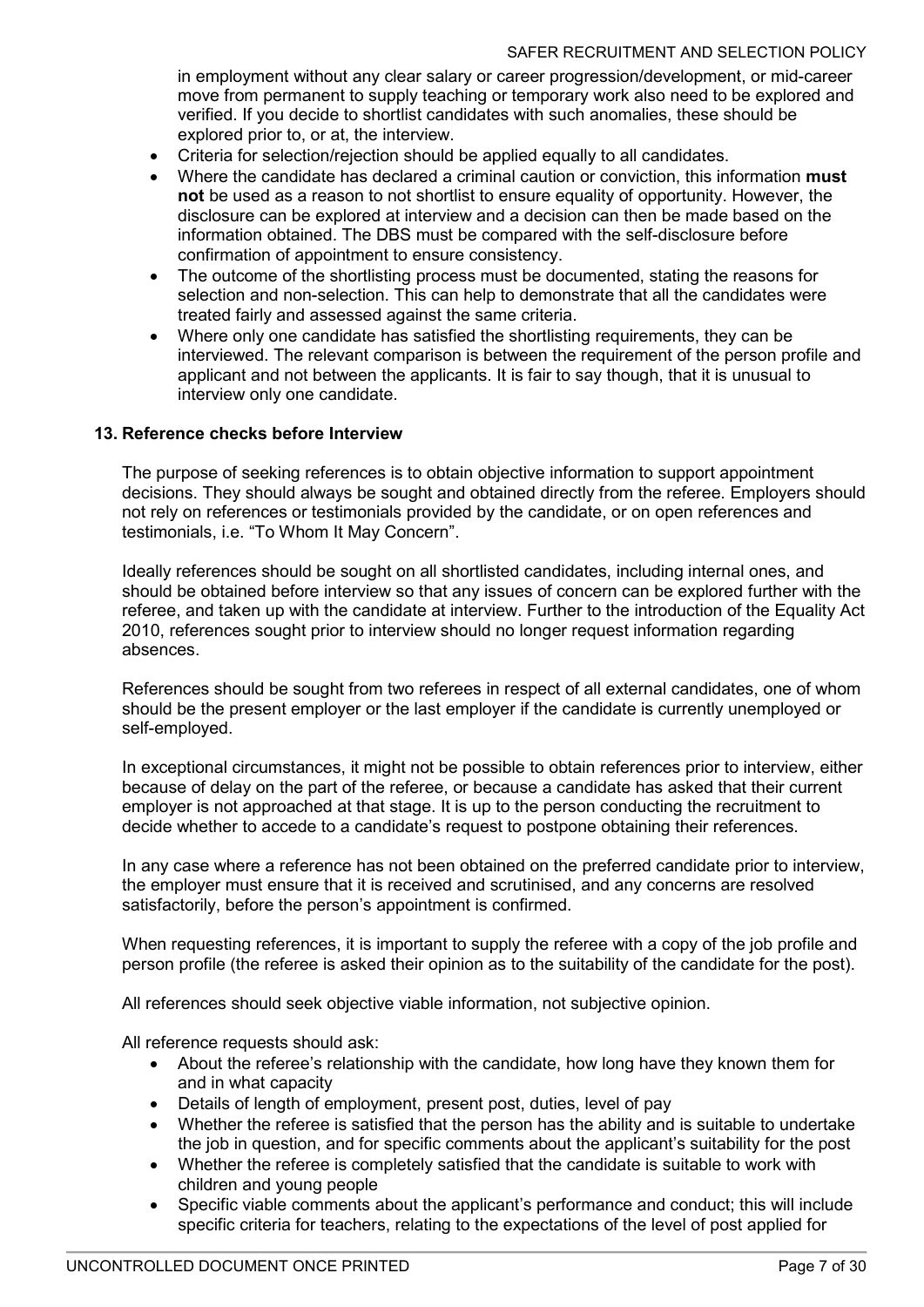- Details of current disciplinary procedures the candidate has been subject to
- Details of all (current and expired) disciplinary procedures the candidate had been subject to involving issues related to the safety and welfare of children or young people, and the outcome
- Details of any substantiated or founded allegations or concerns that have been raised with the candidate that relate to the safety and welfare of children and young people or behaviour towards children or young people and the outcome of those concerns
- Details of any concerns over capability in the past 2 years

#### *See Appendix A for the schools standard reference request letter/email text and reference form See Appendix B for Headteachers and Teachers standards*

Upon receipt, references should be checked by a delegated panel member to ensure that all specific questions have been answered satisfactorily. The information should be compared to the application form to ensure consistency. Any discrepancy should be followed up with the candidate and any concerns raised with the referee and documented.

All references should be verified, either by ensuring that they have been returned on a professional letterhead or requested and returned via a credible business or organisation email address. It is not good practice to accept references that have been supplied via a personal email account, nor those without a professional letterhead. In this event, this should be followed up and evidence of establishment obtained.

Where a reference is for a teacher and from a school it will usually be from the Headteacher. Where a reference for a teacher is not from the Headteacher the referee should be contacted to make sure they agree with the reference provided and to confirm the identification and role of the referee.

Where a reference is for a member of support staff references will be accepted from a supervisory role or their line management.

Confirmation will be sought by telephone with the referee where needed.

#### **Reference request**

### **– every reference must ask questions about safety and suitability to work with children and young people.**

Are you completely satisfied that the applicant is suitable to work with children?

If not, please provide specific details of your concerns and the reasons for your doubt

To the best of your knowledge has the applicant ever had an allegation made against them, or been under investigation, in regard to his/her behaviour towards children and young people? *Please note unfounded allegations do not legally have to be disclosed.*

If yes, please give details of the nature and date(s) of the allegation(s), by whom they were investigated, what conclusion was reached as a result of the investigation, whether any actions were taken and if so, what they were?

If the above questions are unanswered then the reference must be investigated further before

confirming appointment.

#### **14. Interviews**

The interview is the most commonly used selection tool. The purpose of the interview is to select the most appropriate person for the job based upon an objective assessment of each candidate's skills, knowledge, experience etc. against the person profile.

It is recommended that there is a minimum of 2 people on the interview panel, the same two people who have conducted the shortlisting process. Where possible the panel members should reflect diversity. For example, not have an all-male panel.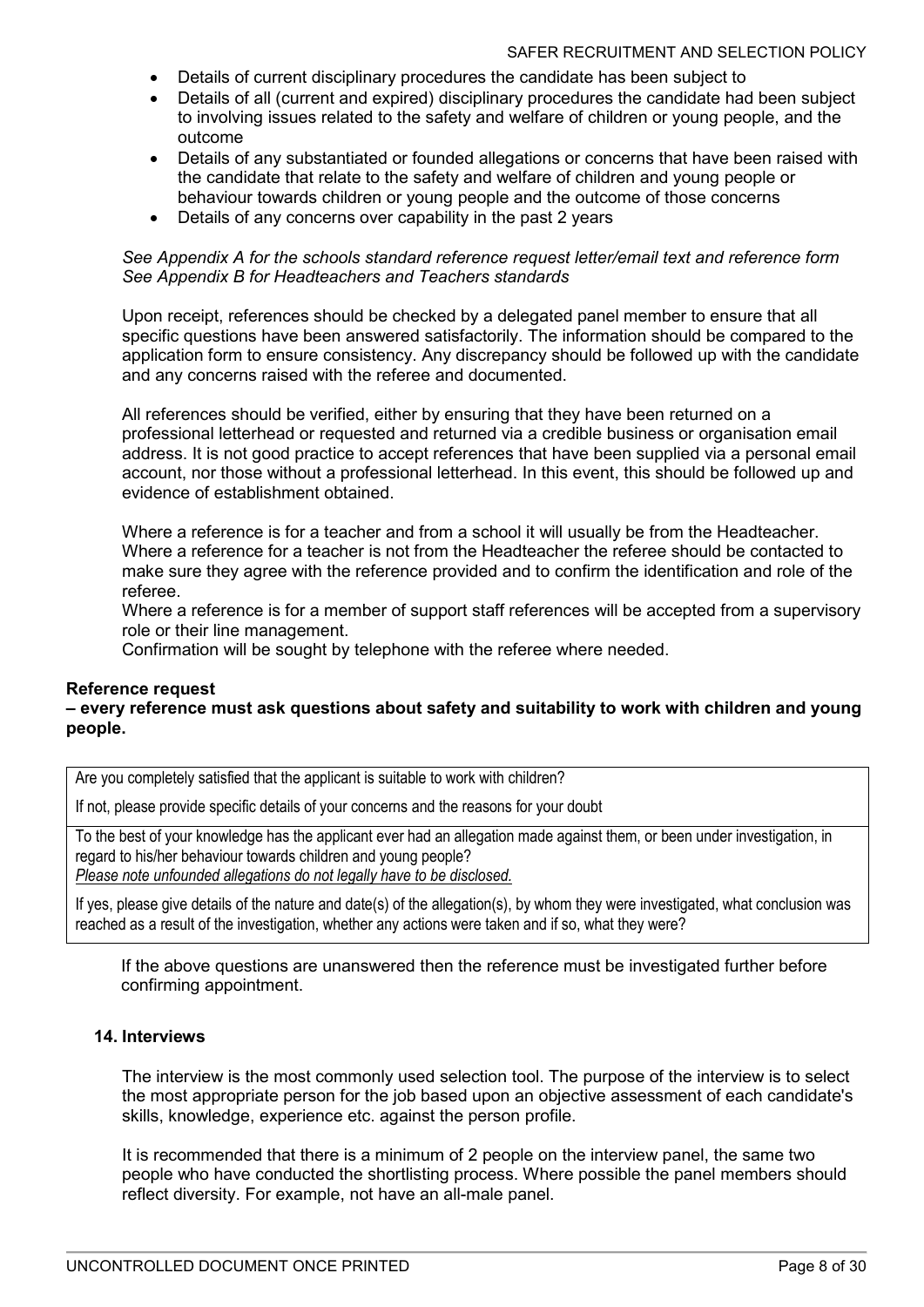#### SAFER RECRUITMENT AND SELECTION POLICY

There is a statutory requirement that at least one person of every interview panel for school based posts, has undergone and successfully passed Accredited Safer Recruitment Training.

**Preparing for the interview** - The panel should agree a set of questions they will ask all candidates relating to the requirements of the post, and the issues they will explore with each candidate based on the information provided in the candidate's application and references (if available). A candidate's response to a question will determine whether and how this is followed.

The first question in the interview will be, where necessary, a chance to ask each individual questions about their application, such as questions about gaps/anomalies in their history (employment or other activities).

Before the interviews take place it is also important to ensure that the panel members are clear on how the interviews are to be recorded, the assessment system to be used, and the intended timescale for making a decision and who will give the feedback to the candidates at the end of the process.

The questions must be designed to extract the evidence/information from the candidates to enable an assessment against the requirements stated in the person profile. All candidates must be asked the same questions to ensure equality and therefore questions must be standardised. It may be necessary to probe further in response to a candidate's reply, and this is acceptable.

Avoid hypothetical questions because they allow theoretical answers. It is best to ask competence-based questions that ask a candidate to relate how they have responded to or dealt with, an actual situation, or questions that test a candidate's attitudes and understanding of issues, including attitude towards safeguarding. Questions specifically relating to safeguarding should always be included. Candidates should also be asked if there is anything they wish to declare in light of the requirement for a DBS disclosure, and where references are not yet obtained, references requested.

It is important to remember that the interview is not only about the employer assessing a potential employee but also about the candidate assessing the school as a potential employer.

During an interview notes should be made as to whether the candidate meets the requirements stated in the person profile.

Candidates must be given the opportunity to ask questions at the end of an interview. They should also be told when a decision will be made and how they will be notified of the outcome.

### **15. Selection**

The final selection decision must be made on merit and based upon the information gathered from the whole recruitment process, which includes the application form, interview(s) and any tests that the candidates have been required to do.

The selection decision is made as to the candidate who best meets the criteria that has been specified in the person profile. The job should be offered to the candidate who meets all essential requirements. If there is more than one candidate who meets the essential requirements, then the desirable requirements must then be taken into account.

The selection must be done as objectively as possible and based on the evidence gathered throughout the process and not by 'gut instinct'. The panel members need to initially record their own decisions and then come to a consensus of opinion and record the panel's decision. The school may find that a decision is challenged so we must ensure the process has been undertaken fairly, objectively and has been recorded in writing.

Subjectivity and bias must be avoided. For example:

• Own image recruiting - this is where selection decisions are influenced by the fact that an applicant displays attitudes and characteristics similar to that of the interviewer or previous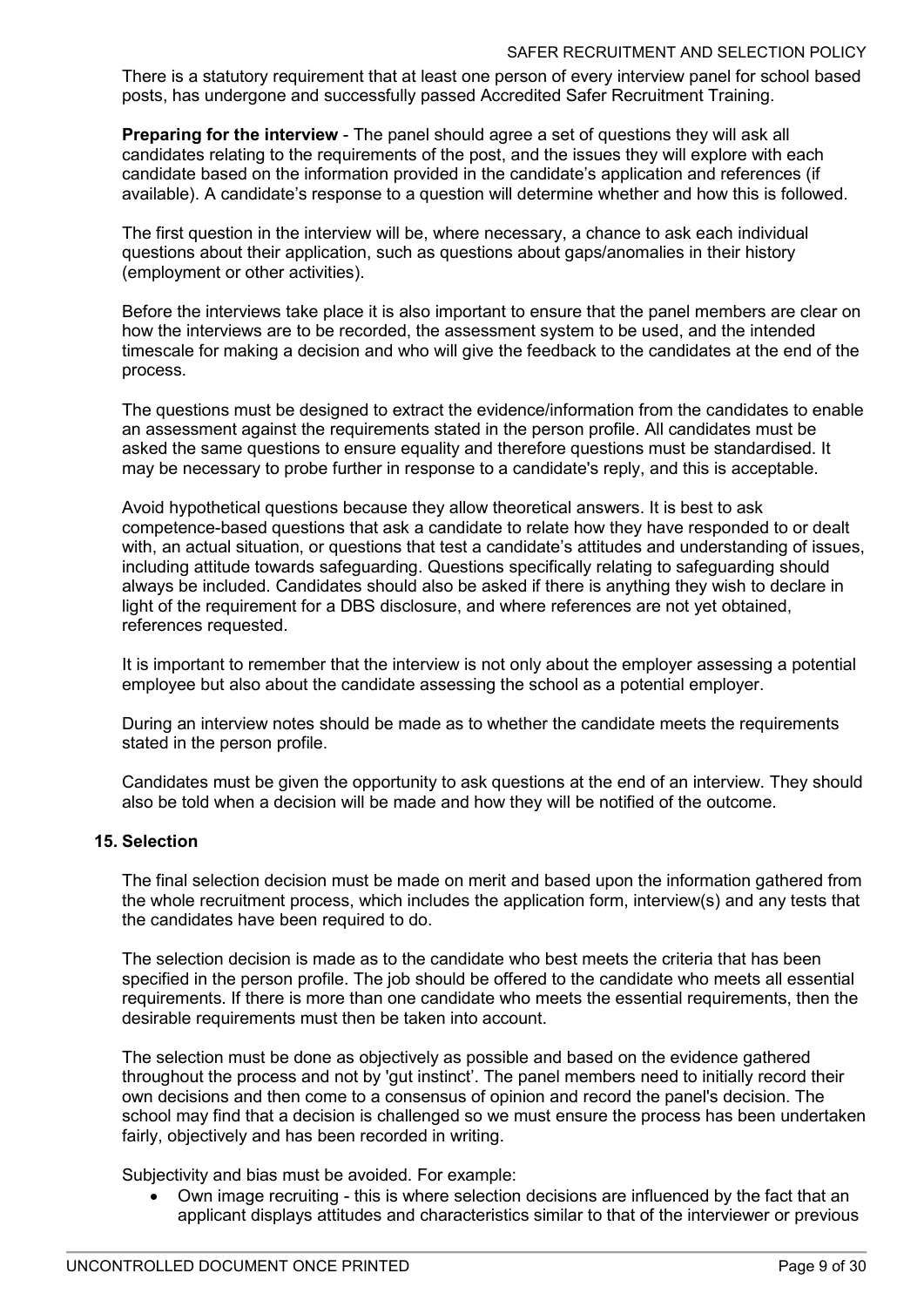post holder

- Fitting in this is where selection decisions are influenced by concerns about whether a candidate's race, colour, gender, sexual orientation, age, disability is likely to be acceptable to existing employees
- Stereotyping this is where selection decisions or questions during interviews are based on pre-conceived assumptions about the capabilities of a person because of that person's protected characteristics, qualifications, appearance etc. Applicants stereotyped in this way may be seen unfairly as performing badly in the interview. Alternatively, interviewers may be more apt to test such applicants more rigorously than others.

### **16. Offer of Appointment**

An oral conditional offer of appointment can be made subject to medical clearance, satisfactory references and DBS. However, care must be taken when making offers of appointment as anything said may be contractually binding, and where applicable may be subject to Governing Board ratification.

Candidates offered appointments, subject to medical clearance and satisfactory references, must be advised that they should not resign from their current employer until they have received confirmation that satisfactory reports/references have been received. This offer should be confirmed in writing.

All appointments are subject to an Enhanced Disclosure and Barred List check.

Once the candidate has formally accepted the post, the start date can be agreed. New appointments should not begin without DBS clearance. In extremely exceptional circumstances the school can risk assess the new staff member and arrange for the employee to work under constant supervision if every other check has been completed, until the DBS is received. This should be only under the authorisation of the Headteacher.

*See Appendix C for the Risk assessment guidance and form for staff working without DBS clearance.*

### **17. Pre-Employment Checks**

All checks should be confirmed in writing and documented on the personnel file (subject to the DBS, Code of Practice and data protection arrangements) before a contract of employment is issued.

All references should ideally be sought and received prior to interview on all shortlisted candidates. In any event, at least two references (one being the most recent employer) should have been sought and scrutinised prior to confirming the appointment.

Verification of identity and right to work in UK - It is important to be sure that the person is who they claim to be. The employee must be asked for proof of identity such as birth certificate, driving licence or passport, combined with evidence of address, before an appointment is made. Some form of photographic identity is required in connection with an application for a DBS Enhanced Disclosure. In summary, the proof should include name, date of birth, address and photographic identity. The Birth Certificate should be checked against current documentation to see if there have been any name changes (marriage, deed poll etc.).

If an employee is provided by a third party, such as an Employment Agency, the school must check that the person who comes to the interview is the person referred by the employment business or agency by carrying out the identity checks as above.

Anyone appointed to a post involving regular contact with children or young people must be medically fit. It is the statutory responsibility of employers to satisfy themselves that individuals have the appropriate level of physical and mental fitness before any appointment is confirmed.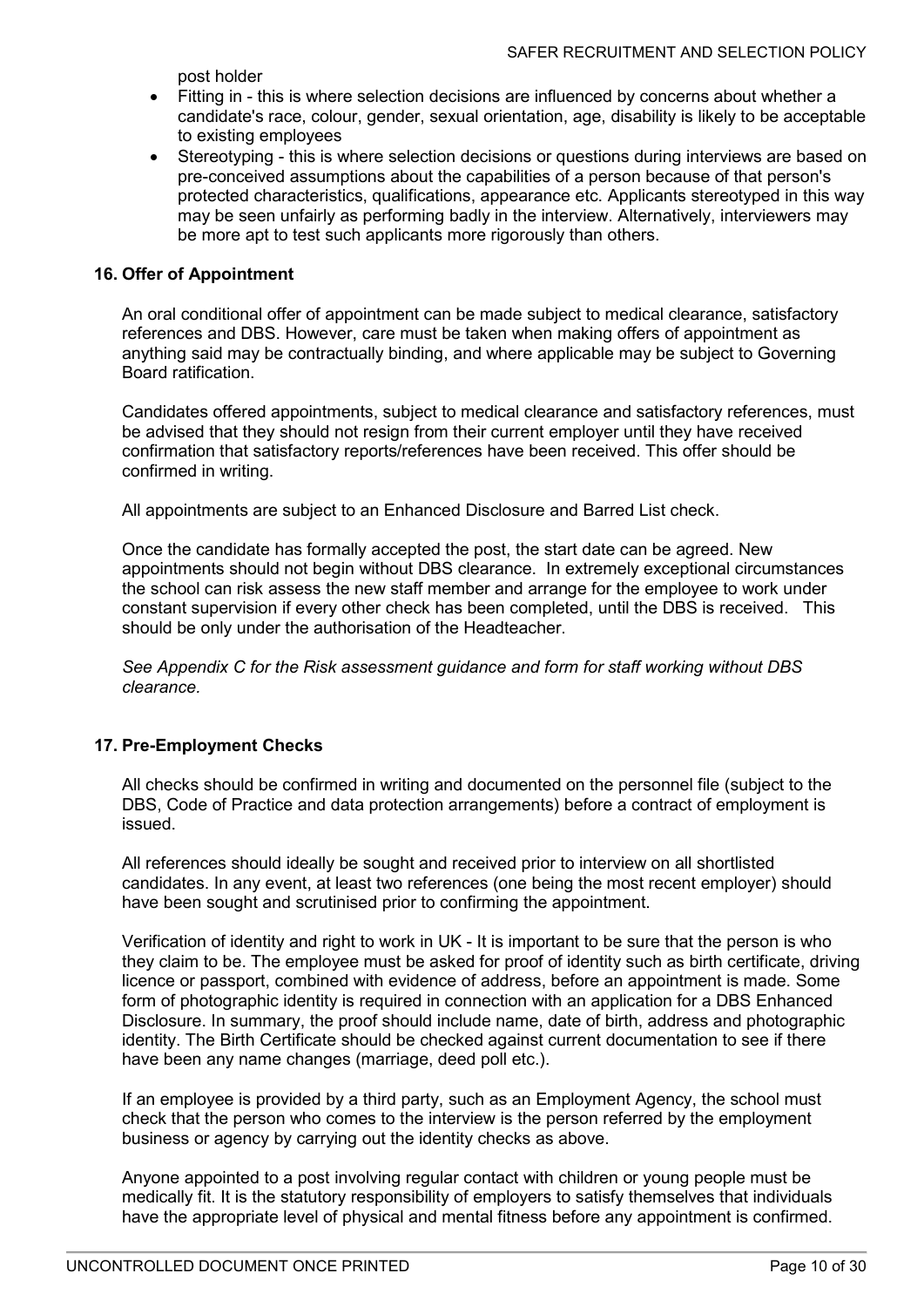The Equality Act October 2010 has made it illegal to ask for medical or sickness absence data prior to an offer of employment being made; nor can information around sickness absence be requested from current or previous employers. Therefore, a medical questionnaire must be completed by successful candidates once they have been made an offer of employment – including verbal offers. From this questionnaire the Medical Officer for the school's Occupational Health provider will decide whether a medical examination is necessary.

Verification of qualifications and/or professional status (where required) - Employers must always verify that the candidate has actually obtained any qualifications legally required for the job and claimed in their application e.g., asking to see the original copy of relevant certificate or diploma, or a letter of confirmation from the awarding institution. If original documents are not available, employers should see a properly certified copy. Employers can now 'claim' teachers working at their school for ease of checking the DfE Prohibition list via the Employer Access Service.

Please note, if a candidate has a DfE reference number this does not necessarily mean that they have QTS.

Multi Academy Trusts must check all staff with management responsibility against the Section 128 list on the Employer Access Service. All schools may undertake this check for staff with management responsibility.

All governors, in all schools, must be checked against the Section 128 list.

Early years staff, and those who will manage early years staff only: The individual should make a self-declaration that they have not been disqualified under the Childcare Act 2006 (exception would be for non-payment of fees).

As we have an early years class on site and any member of staff could be asked to cover or work in this class at any time, we ask all staff to make a self-declaration annually.

### **18. Disclosure of Criminal Background**

**All new school based staff** must undergo a DBS Enhanced Disclosure check which includes a Barred List check.

There are now two levels of Enhanced Disclosure that school staff and volunteers are eligible for:

- Enhanced check with barred list which all paid employees should hold, including all teachers, support staff, applicants for teacher training courses and trainee teachers (Early Career Teachers (ECTs).
- Enhanced check without Barred List which is applicable to 'supervised volunteers' only. Unsupervised volunteers should have the Enhanced Check with Barred List Check.

**Staff that move between Havering schools** will not be subject to a DBS recheck so long as they satisfy the criteria:

- Their current DBS check (undertaken by their previous LBH School) is less than three years old, a new DBS certificate will be obtained when the existing certificate is 3 years old;
- They have not had a break in service between schools;
- They are moving to a role of similar responsibility. Headteachers moving between schools will need to be re-checked;
- Their previous Headteacher has raised no specific concerns in relation to their conduct.

This will include ECT teachers, staff that have been appointed to a different school (other than where their placement has been) at the end of their training.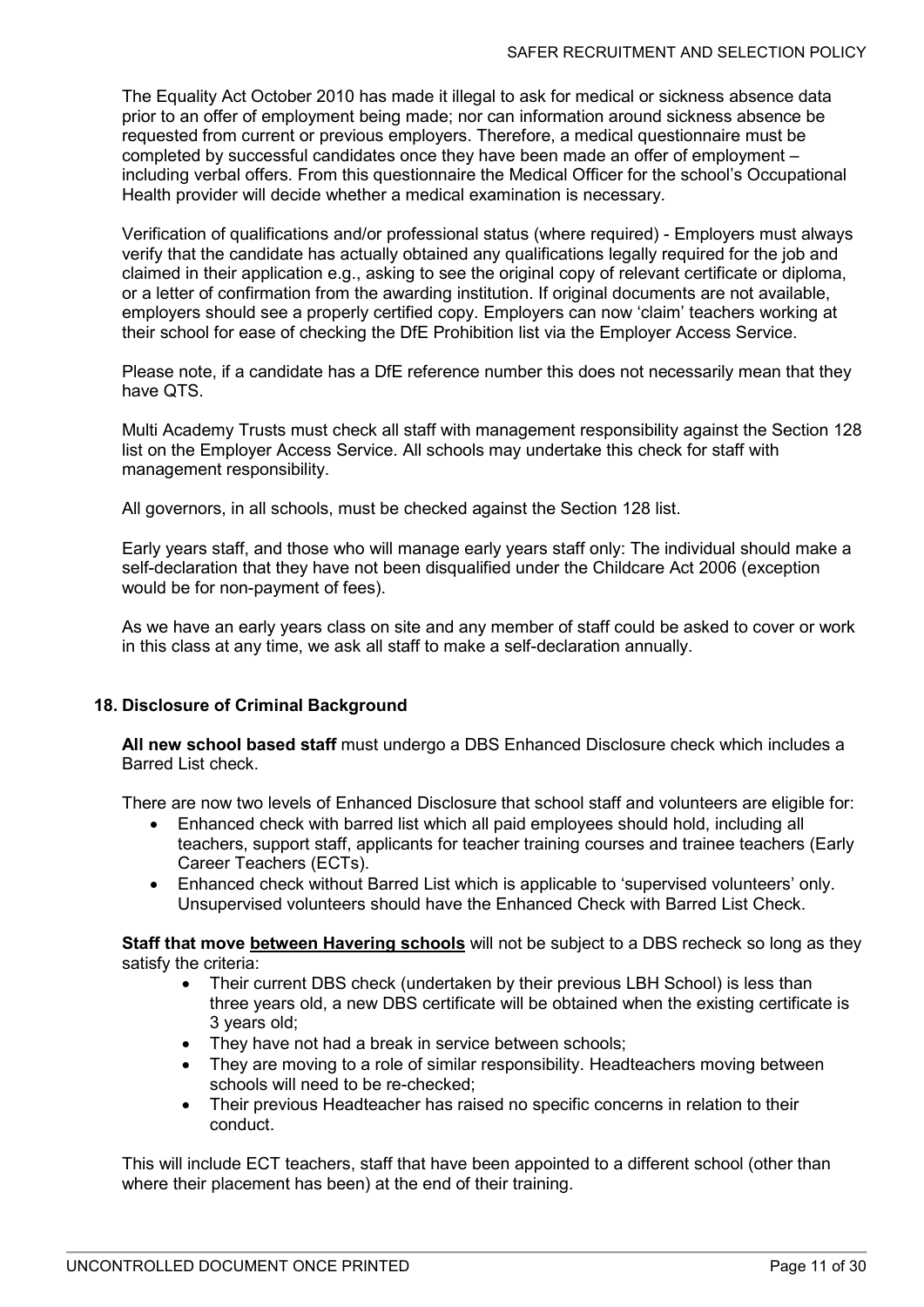#### SAFER RECRUITMENT AND SELECTION POLICY

It is, however, at the discretion of the Headteacher if they wish to re-check a member of staff who is transferring from another Havering school. We will always re-check a new member of staff for any new appointment.

**Supply Staff and Invigilators** - It is recommended that all internal supply staff and invigilators should be subject to an annual DBS check. With regard to agency supply staff, schools should make sure they see evidence that they have an up-to-date DBS check. It is strongly recommended that supply agencies are used with the Government Charter Mark. This Quality Mark is only awarded to supply agencies that have undergone rigorous vetting to ensure their policies and procedures meet quality safeguarding standards set by the DfE. It is an Ofsted requirement that schools employing supply teachers through an agency must obtain written confirmation from that relevant agency, confirming that all relevant checks, including up to date DBS checks have been undertaken.

**Volunteers** - All volunteers are eligible for the Enhanced Disclosure without Barred List check; only unsupervised volunteers who have regular unsupervised access to children and young people must have an Enhanced DBS disclosure with Barred List check undertaken.

Those volunteers who help with one off events and are infrequent visitors to schools, who do not have unsupervised access to children, should not be asked to apply for a disclosure. It is recognised that some volunteers can fall between these categories and therefore Headteachers must apply their professional judgement as to whether a disclosure is required.

Volunteer applicants will not be checked against the Barred List if they are supervised and it is the responsibility of the Headteacher to ensure appropriate supervision at all times for volunteers that do not have a Barred List check, even if they have an Enhanced DBS Disclosure.

**Contractors** - The Headteacher must ensure that a contractor has carried out a DBS check on all their staff that will have contact with students. Such checks can be carried out through a registered 'umbrella body'. The school should set out their safeguarding requirements in the contract with the service provider, they should have written confirmation that the service provider understands the safeguarding requirements.

Wherever possible, contract work should be arranged so that the contract workers have no direct contact with children and young people. Discussions should take place with the management of the company contracted to carry out the work. The company should assume the responsibility for ensuring that their staff are aware of the guidelines set within the school about contact with the students and that they do not have an unsuitable criminal background. The contractor will need to agree not to use anyone the authority or establishment advises to be unsuitable. Particular attention will be given to the monitoring of access and supervision of such visitors who are undertaking work on the site.

### **Overseas Candidates, including UK Nationals who have worked overseas**.

The DBS does not generally have access to overseas criminal records although some limited data may be held in respect of people who have substantial periods of overseas residence. However, some countries do provide their citizens with certificates of good conduct to give to prospective employers.

The DBS can only access criminal records (convictions, cautions, reprimands and warnings) held on the Police National Computer in England, Wales and those recorded from Scotland.

Overseas criminal records checks should be made for any staff member who has spent a year or more abroad in the last 10 years (schools may take a stronger approach). The employee should be asked to apply for the certificate, the school cannot normally apply for a certificate for the employee.

Country by country information is available here <https://www.gov.uk/government/publications/criminal-records-checks-for-overseas-applicants>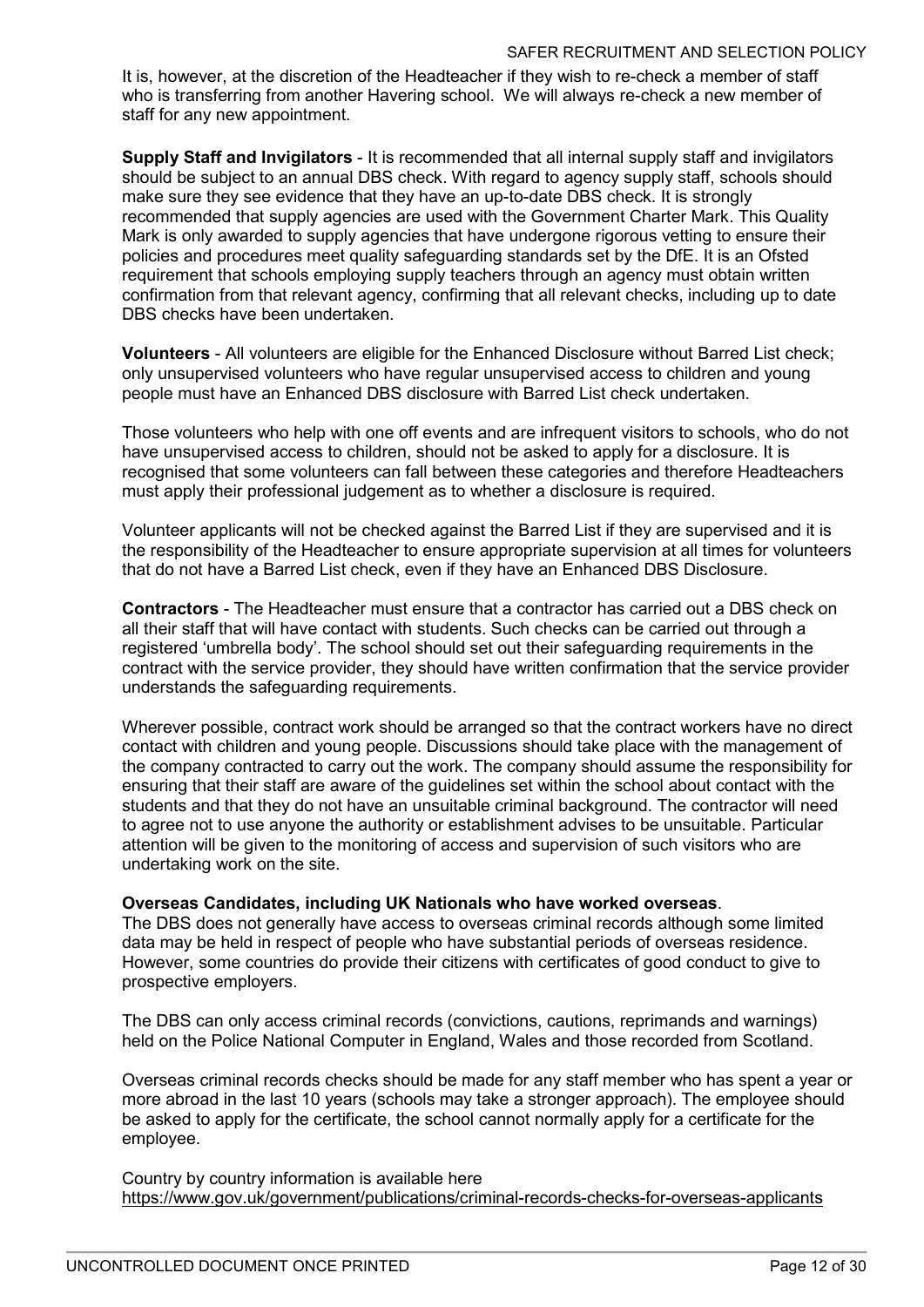#### SAFER RECRUITMENT AND SELECTION POLICY

**Governors** must have an Enhanced DBS check with barred list. Governors must also be checked against the S128 list on the DfE Secure Access website.

In the event that the disclosure shows additional information, the Headteacher/ Recruiter will need to carry out a risk assessment in order to make a decision as to whether to confirm a job offer or to invite the applicant for further discussion.

#### *See Appendix D for guidance on making a decision with regard to a positive disclosure and recording this decision*

A check as to the existence and content of a criminal record should generally be requested after a person has been selected for appointment, but before they take up a position. A period of at least 4 weeks may be expected before the completed DBS is received, which will be returned to the candidate after which they should present it to their new employer.

Normal recruitment procedures, i.e., taking up of references etc., should not be held up because of the requirement to undertake a DBS check.

The candidate should be advised that if the DBS check reveals any conviction, caution or charge which has not been disclosed, or where offences have not been honestly or correctly disclosed, this could lead to their summary dismissal, or withdrawal of the conditional offer of employment.

All information on the returned DBS disclosure should be checked against the self-disclosure on the application form.

While any conviction etc. disclosed by the DBS check will be discussed with the individual concerned, the actual DBS Check, whether positive or negative, should not be retained on the individual's personal file, although the risk assessment linked to the DBS Check will be recorded, kept confidentially in the employees secure personnel file on the school network. It should be noted that the Police are indemnified against any liability or civil claim arising from the provision of such information, and, in any event, they will only confirm that the subject of the check appears to be identical with the person whose record of previous convictions has been supplied.

Confirmation of an appointment may be made once a satisfactory DBS disclosure has been received

All information on the self-disclosure (requested on the application form) and the returned DBS disclosure should be compared. Ultimately, it is down to professional judgement as to whether the contract of employment is confirmed; however, all information should always be considered in terms of:

- The nature of the offence
- How long ago it occurred
- Circumstances surrounding the offence
- Whether it was a 'one off' or part of a history
- Changes in the candidates' circumstances
- Remorse
- De-criminalisation
- Country of conviction/caution whether it was an allegation or conviction

Current DfE guidance states that the Headteacher is still able to exercise their discretion to allow a member of staff to start in school prior to the receipt of a satisfactory DBS Disclosure. This is as long as all other pre-employment recruitment checks have been carried out and an appropriate risk assessment undertaken.

This should only be in situations where the DBS has not been able to process the disclosure prior to the staff members' appointment date. It is, however, strongly recommended that no member of staff commences work until a satisfactory DBS Disclosure has been received.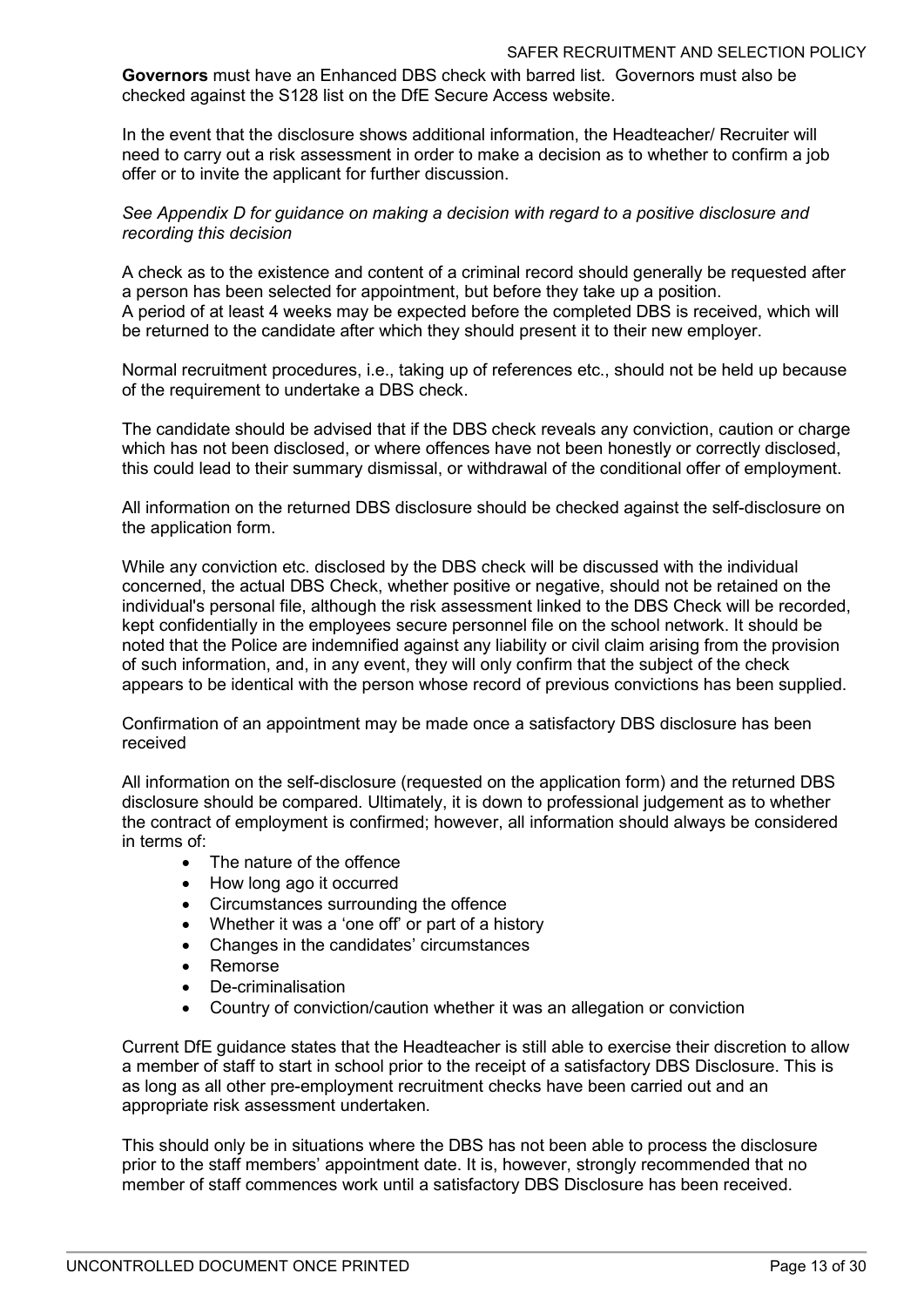## **19. Induction**

The programme of induction should include:

- A full explanation of their role and responsibilities and the standard of conduct and behaviour expected.
- A full explanation of the school's personnel procedures relating to disciplinary issues.
- Information about the school's complaints, conflict resolution and whistle-blowing policies.
- Information about safe practice and the arrangements in place to support staff in their work.
- An introduction to the school's safeguarding child protection policies and procedures, including information about how any concern will be raised.
- An introduction to the schools' Designated Safeguarding Lead and team, and an explanation of their role.
- Safeguarding and Child protection training for all staff (KCSIE requirement)
- New staff members should be required to sign declaration that they have read and agree to abide by the school's code of conduct.
- Every new member of staff will be advised at induction where to go or who to ask for support, guidance and help in their specific team or teams (separate from the senior teacher/manager who will be supervising).
- New staff members will be required to familiarise themselves with safeguarding policies e.g., safeguarding and child protection (including peer on peer), anti-bullying, anti-racism, physical intervention/positive handling/restraint, intimate care, online safety and any local child protection/safeguarding procedures.

Senior managers should ensure that their staff are adequately and appropriately supervised and that they have ready access to advice, expertise and management support in all matters relating to safeguarding and child protection.

Regular review meetings between the appointee and responsible manager should be convened, by the manager, throughout the induction period ensuring that the appointee has ready access to advice, expertise and management support in all matters relating to safeguarding and child protection.

### **20. Single Central Record of Recruitment and Vetting Checks**

In addition to the various staff records which are kept as part of normal business, schools must also keep and maintain a single central record of recruitment and vetting checks.

Under paragraphs 69 and 78 of the September 2021 Ofsted handbook, schools will be inspected on their Single Central Record of Recruitment and Vetting checks.

Schools and FE colleges must have a record of the following people:

- All staff who are employed to work at the school and those staff in FE colleges providing education; and
- All staff who are employed as supply staff to the school or as supply staff providing education to the FE College, whether employed directly by the school, FE College or local authority or through an agency.

The record should also include all others who have been chosen by the school to work in regular contact with children and young people. This will cover volunteers, governors who also work as volunteers within the school, and people brought into the school to provide additional teaching or instruction for students but who are not staff members, e.g., a specialist sports coach or artist.

For the purposes of creating the record of checks for supply staff provided through a supply agency (whether local authority or commercial), the school will need written confirmation from the supply agency that it has satisfactorily completed the checks. The school does not need to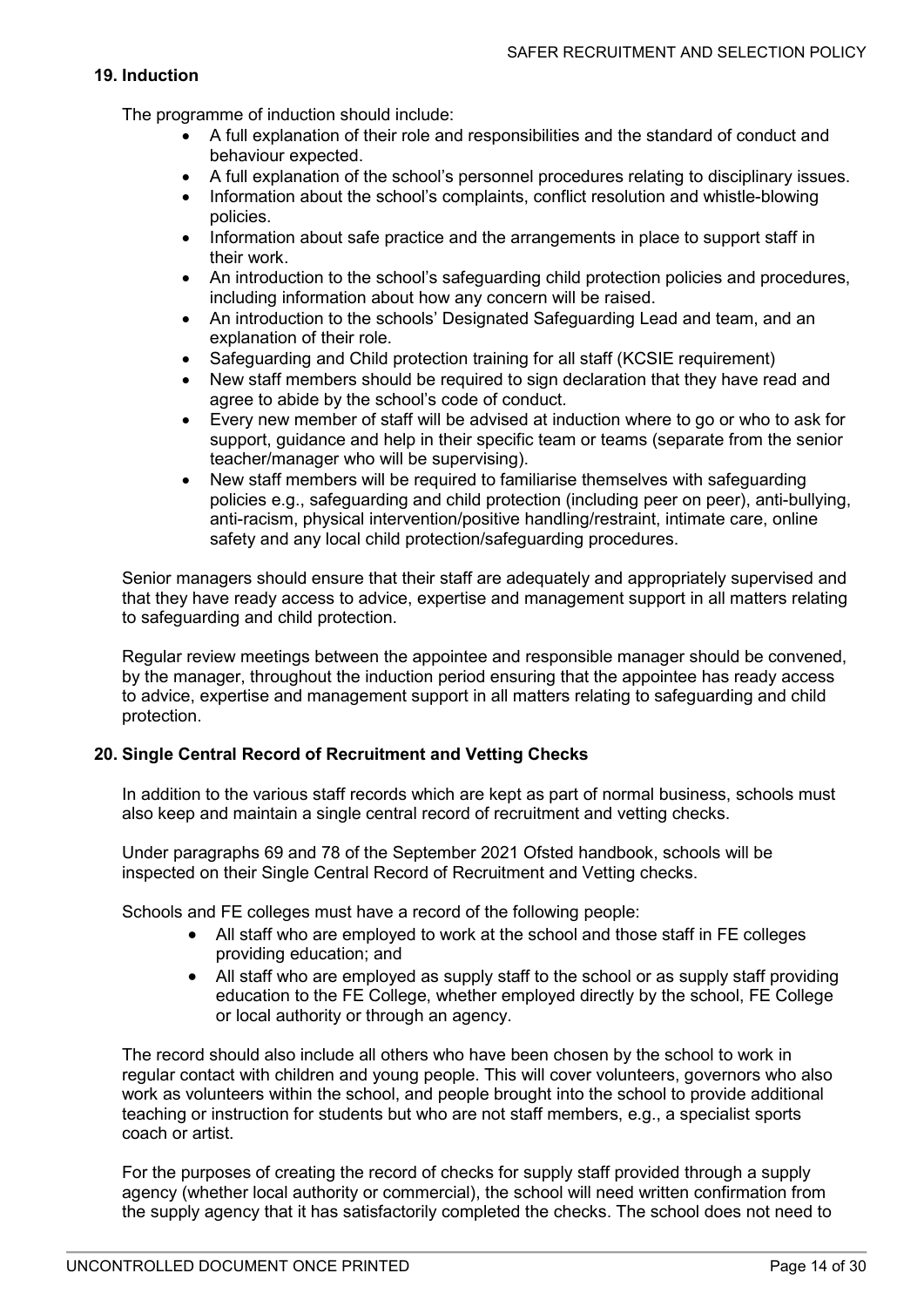#### SAFER RECRUITMENT AND SELECTION POLICY

carry out or see actual check evidence except for the DBS check which will need to be produced on arrival. The DBS check number and date will be recorded and kept with the induction paperwork. Also, identity checks must be carried out by the school/ FE college to confirm that the individual arriving at the school is the individual that the agency intends to refer to them.

The central record must indicate whether or not the following have been completed:

- Identity checks
- Qualification checks for any qualifications legally required for the job
- Those applying for teaching posts or classroom posts, check against the prohibition list via the Employer Access Service
- Those applying for management posts or subject or aspect responsibility, check against the S128 list via the Employer Access Service
- Checks of right to work in the United Kingdom
- DBS Enhanced Disclosure with barred list
- 2 References
- Medical check
- Further overseas records checks (police check, teacher standards) where appropriate

The record must also show the date on which each check was completed, or the relevant certificate obtained and should show who carried out the check.

## **21. Notification to Havering HR & Payroll**

### **Setting the candidate up as an employee**

Schools must notify the Havering HR and/or Payroll Section where relevant (dependent on individual school agreements).

### **New Starter Checklist**

For each new appointment – permanent, temporary or supply, Havering HR and Payroll will need the following:

- Contract Instruction
- New Starter Details form
- P45 or HMRC Starter Checklist
- Working Pattern for Support Staff

Notes for completing Contract Instruction Form

- For new staff please complete all sections of the form.
- For existing staff only complete relevant sections of the form that relate to the changes e.g. change of house/promotion/change of location.
- Fixed Term Contracts if issued need to state reason for temporary nature of contract.
- If the candidate has worked for the authority before, please state where they were last employed and include dates.
- Please note that candidates must be given medical and DBS on line log in details to complete if they are coming from another Local Authority or if they are joining from another school in Havering.

### *See Appendix E - New Starter Checklist*

### **Supply Teachers and Casual (Relief) Staff employed by the school**

Timesheets must be completed each time work is completed at the school. Copies of timesheets should be kept in the school office.

Timesheets must be signed by the Headteacher or by another authorised signatory for the school.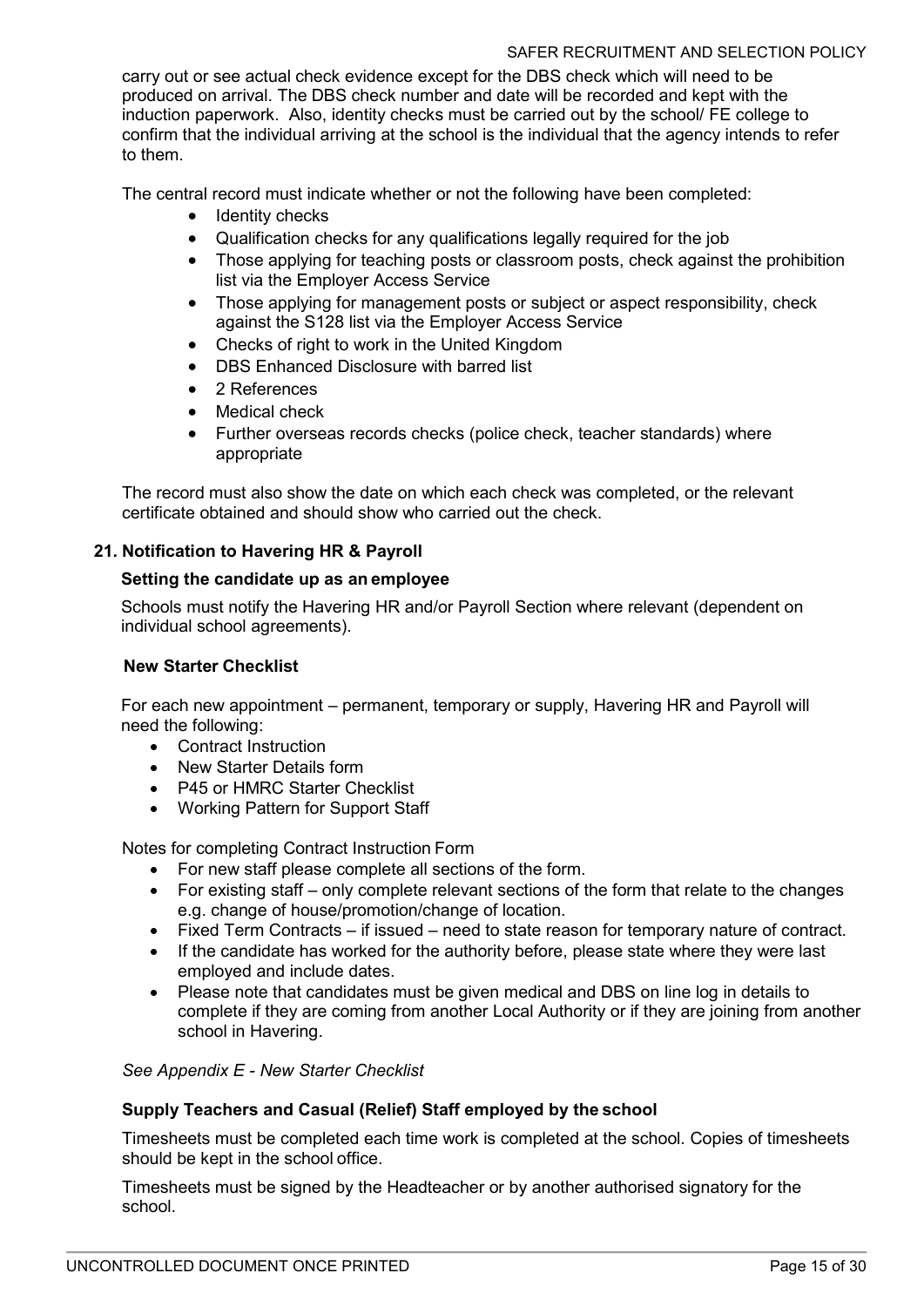The HR Officer or Assistant will email staff monthly to inform them of cut off dates for the timesheet hand in. If it is not possible to meet this deadline i.e. staff are unable to hand in their timesheet by the date given, payment will be made the following month.

## **22. Pensions**

### **Teachers Pensions**

All teachers are eligible to join the Teachers Pensions Scheme. This includes overseas teachers, GTTPs supply teachers and unqualified teachers.

With effect from 1<sup>st</sup> January 2007, all new teachers or teachers with new contracts issued on or after this date are automatically entered into theScheme.

If teachers do not want to be in the Scheme they can opt out by completing a form available from The Teachers Pensions website [www.teacherspensions.co.uk.](http://www.teacherspensions.co.uk/)

More information about the Teachers' Pensions scheme can be found on their website [www.teacherspensions.co.uk.](http://www.teacherspensions.co.uk/) Alternatively they/you can contact Havering HR for advice about the Scheme.

### **Support Staff Pensions**

All support staff on permanent or temporary contracts are automatically opted in to the Local Government Pensions Scheme.

Further information on pension schemes and forms can be obtained from the Pension Office, Telephone no: 01708 434343.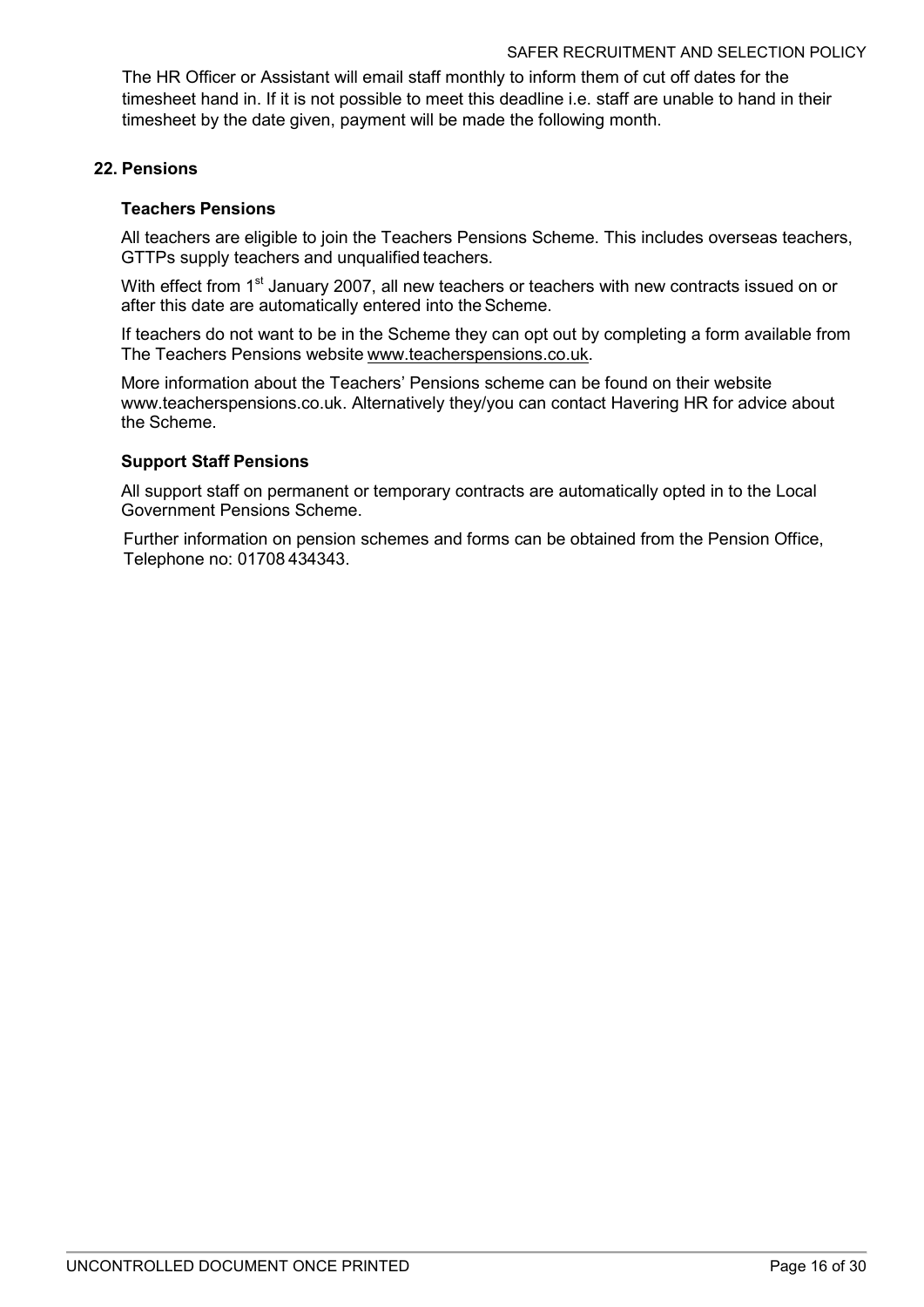## **APPENDIX A**

## Corbets Tey School Reference Request

*(by letter or by email):*

## **PERSONAL**

Referee Name Address Postcode

Date:

Dear Referee name

#### **Appointment of: (Job title) Applicant: (Applicant name)**

I refer to the above named, who has applied for the position of (**Job title here**) at Corbets Tey School. Your name has been given as a referee to support their application and I would, therefore, be grateful if you could let me have your views on their suitability for the position.

To assist you in this, I have listed (on the attached sheet) a reference form. Please record your responses in as much detail as possible and return this to me. I also attach a copy of the Job Description/Person Specification, which broadly outlines the requirements of the position and the skills and experience required to fulfil it.

As part of our commitment to Safer Recruitment practice, I would very much appreciate a reply within the next 5 days, as your reference is required prior to interview. You may respond to this request in writing or by email at the following address: (enter email address)

Please note the Corbets Tey School operates a policy of open references in line with best practice under the Data Protection Act 1998. Please be advised that any reference you supply will be made available to the individual concerned upon request.

May I take this opportunity to thank you in advance for your assistance in this matter.

Yours sincerely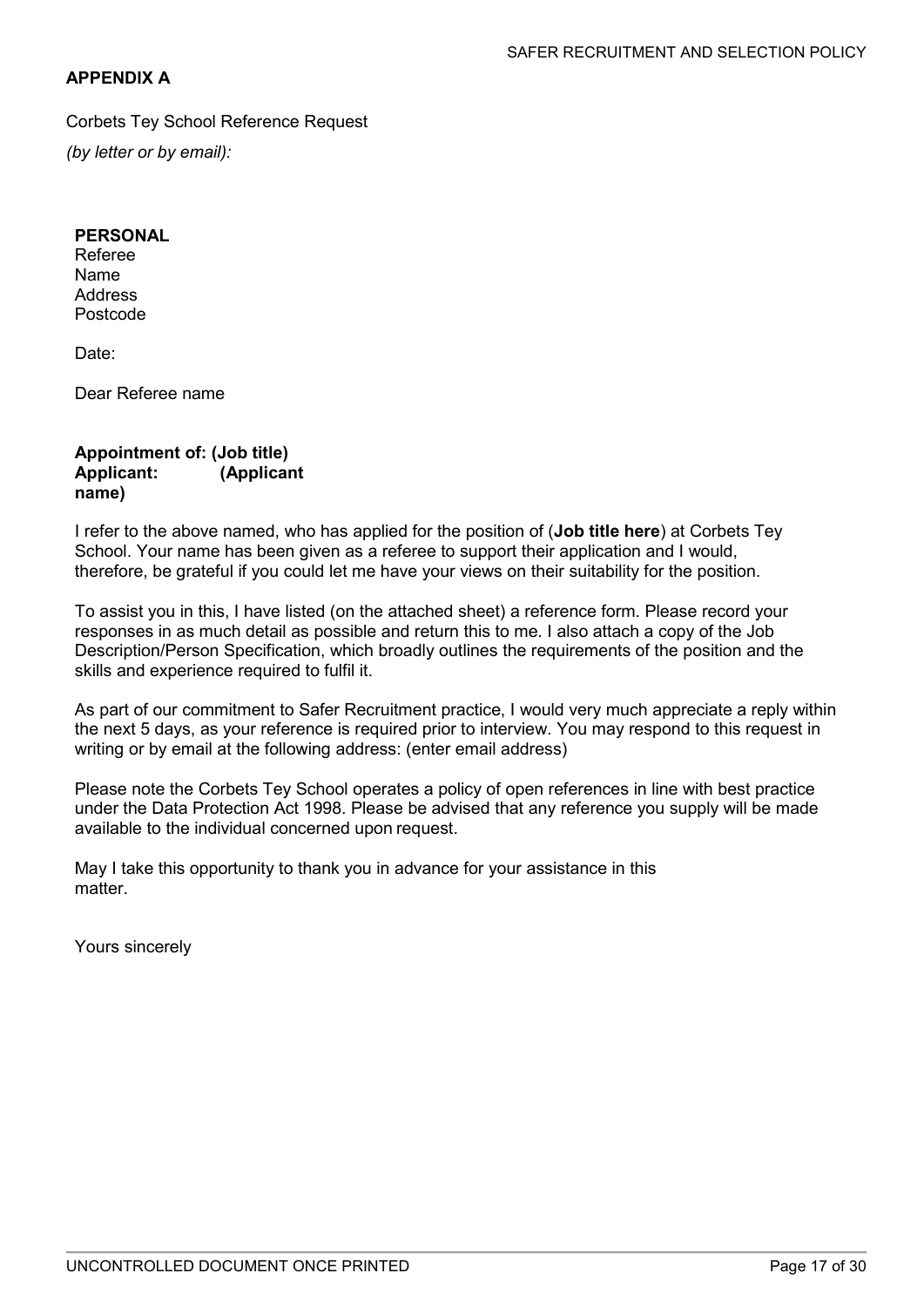## **Corbets Tey School Reference Request Form**



All employers in education should be committed to supporting a safer working environment for Children; the principles of which are detailed in the DfE guidance "Keeping Children Safe in Education" (Sept 2020)

The questions and information requested below are required to help the school make an assessment that the person, who is making application of employment, is suitable to work with children and young people. Failure to provide all the information requested may delay or potentially jeopardise the person's application so your full support would be gratefully appreciated. Please note that as a referee that you have a responsibility to ensure that the reference is accurate and does not contain any material misstatement or omission; and that the relevant factual content of the reference may be discussed with the applicant.

Would you please respond in full to the following questions:

| Name of                                                                                                                            |         |                                  |                         |           |
|------------------------------------------------------------------------------------------------------------------------------------|---------|----------------------------------|-------------------------|-----------|
| <b>Applicant:</b>                                                                                                                  |         |                                  |                         |           |
| The above person was / is employed with us as / I know this person through:                                                        |         |                                  |                         |           |
|                                                                                                                                    |         |                                  |                         |           |
| Delete/Ignore as applicable                                                                                                        |         |                                  |                         |           |
| <b>Dates of Employment</b>                                                                                                         | From:   |                                  |                         |           |
|                                                                                                                                    | To:     |                                  |                         |           |
| <b>Performance</b>                                                                                                                 |         |                                  |                         |           |
| 1. Excellent<br>2. Very good<br>3. Good<br>4. Satisfactory                                                                         | 5. Poor |                                  |                         |           |
| <b>Criteria</b>                                                                                                                    | 1       | $\overline{2}$<br>$\overline{3}$ | $\overline{\mathbf{4}}$ | 5         |
| <b>General Character</b>                                                                                                           |         |                                  |                         |           |
| <b>Attitude</b>                                                                                                                    |         |                                  |                         |           |
| <b>Team Working</b>                                                                                                                |         |                                  |                         |           |
| <b>Personal integrity and honesty</b>                                                                                              |         |                                  |                         |           |
| <b>Reliability</b>                                                                                                                 |         |                                  |                         |           |
| <b>Calmness under pressure</b>                                                                                                     |         |                                  |                         |           |
| Performance in job role                                                                                                            |         |                                  |                         |           |
| Behaviour management expertise (if relevant)                                                                                       |         |                                  |                         |           |
|                                                                                                                                    |         |                                  |                         |           |
| What is (was) your relationship with the candidate e.g. did you have a working/ professional/<br>Q1.<br>personal relationship etc? |         |                                  |                         |           |
|                                                                                                                                    |         |                                  |                         |           |
|                                                                                                                                    |         |                                  |                         |           |
|                                                                                                                                    |         |                                  |                         |           |
|                                                                                                                                    |         |                                  |                         |           |
| Can you also confirm how long you have known the candidate and in what capacity and<br>Q2.                                         |         |                                  |                         |           |
| details of the applicant's current post, salary.                                                                                   |         |                                  |                         |           |
|                                                                                                                                    |         |                                  |                         |           |
|                                                                                                                                    |         |                                  |                         |           |
|                                                                                                                                    |         |                                  |                         |           |
| Q3.<br>Are you satisfied that the person has the ability and is suitable to undertake                                              |         |                                  | <b>Yes</b>              | <b>No</b> |
| the job in question? Please provide some specific examples about the applicant's                                                   |         |                                  |                         |           |
| suitability for the post and how s/he has demonstrated that they meet the person                                                   |         |                                  |                         |           |
| specification.                                                                                                                     |         |                                  |                         |           |
|                                                                                                                                    |         |                                  |                         |           |
|                                                                                                                                    |         |                                  |                         |           |
|                                                                                                                                    |         |                                  |                         |           |
|                                                                                                                                    |         |                                  |                         |           |
| Q4.<br>As a referee are you completely satisfied that the candidate is suitable to                                                 |         |                                  | <b>Yes</b>              | <b>No</b> |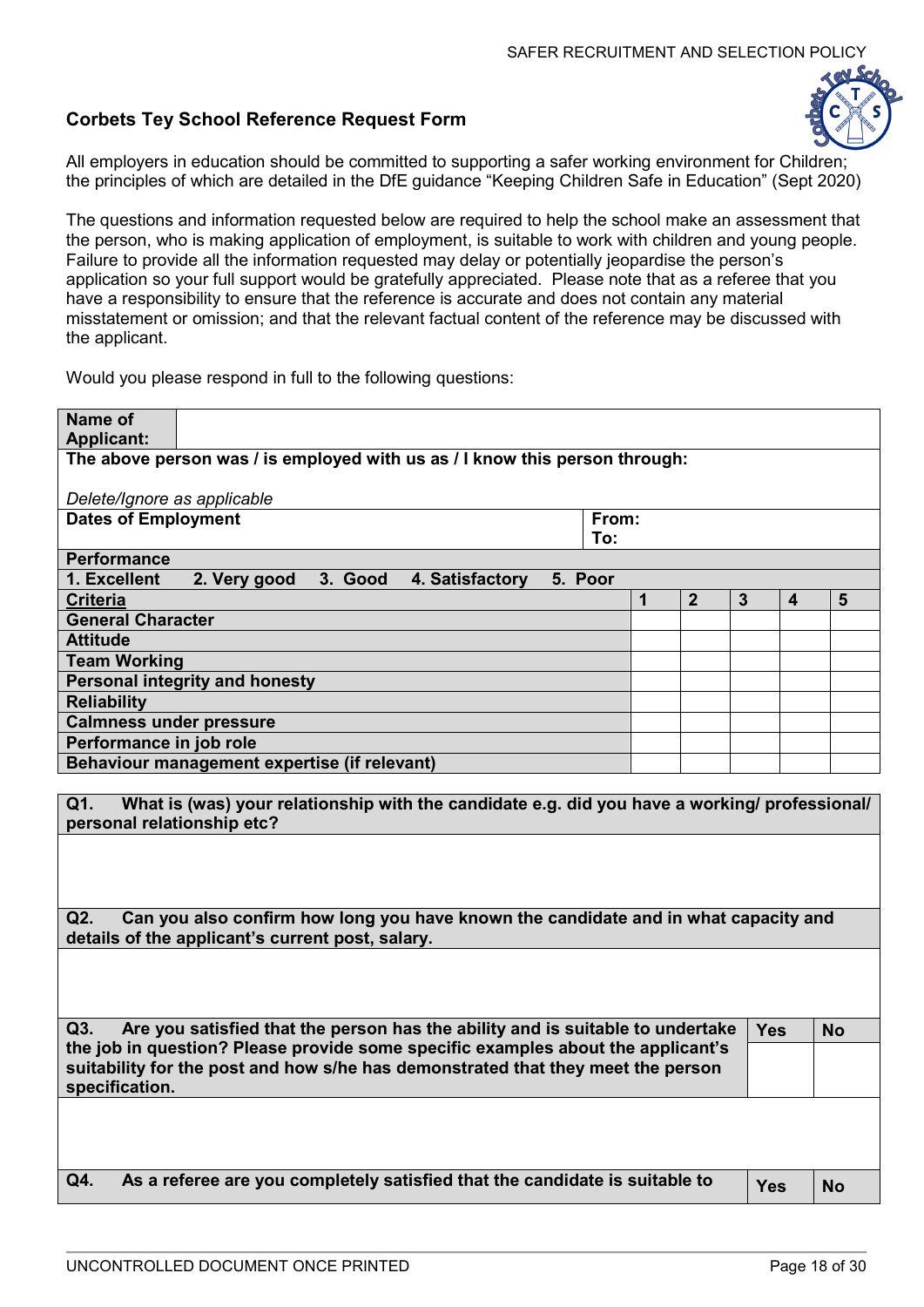| SAFER RECRUITMENT AND SELECTION POLICY                                                                                                                                                                                                                |  |           |
|-------------------------------------------------------------------------------------------------------------------------------------------------------------------------------------------------------------------------------------------------------|--|-----------|
| work with children, and, if not, please provide specific details of the your concerns<br>and the reasons why you believe the person might be unsuitable.                                                                                              |  |           |
|                                                                                                                                                                                                                                                       |  |           |
| Please give specific verifiable comments about the applicant's performance history and<br>Q5.<br>conduct.                                                                                                                                             |  |           |
|                                                                                                                                                                                                                                                       |  |           |
| In addition to the questions above regarding the person's suitability to work with Children and<br>young people can you also confirm:                                                                                                                 |  |           |
| Q6. Has the applicant had any previous formal capability action taken against them in which the<br>sanction is still 'live'? For capability issues, schools have a statutory obligation to disclose any action<br>taken within the previous two years |  |           |
|                                                                                                                                                                                                                                                       |  |           |
|                                                                                                                                                                                                                                                       |  |           |
| Q7. To the best of your knowledge has the applicant ever had an allegation made<br><b>Yes</b><br>against them, or been under investigation, in regard to his/her behaviour towards                                                                    |  | <b>No</b> |
| children? Please note unfounded allegations do not legally have to be disclosed.                                                                                                                                                                      |  |           |
| If yes, please give details of the nature and date(s) of the allegation(s), by whom they were<br>investigated what conclusion was reached as a result of the investigation whother any options                                                        |  |           |

**investigated, what conclusion was reached as a result of the investigation, whether any actions were taken and if so what that was?**

**If you would like to make any further comments in relation to the candidate's suitability for this post, please use this box:**

**Reference Provided By: (Please print clearly)**

**Signature: Date: Date:** 

**Job Title:**

**Telephone number:** *We may call you to verify your reference*

In the interests of economy, your reply may not be acknowledged, but I take this opportunity of thanking you in advance for your assistance in this matter.

The email address to return the completed form is **recruitment@corbetstey.havering.sch.uk**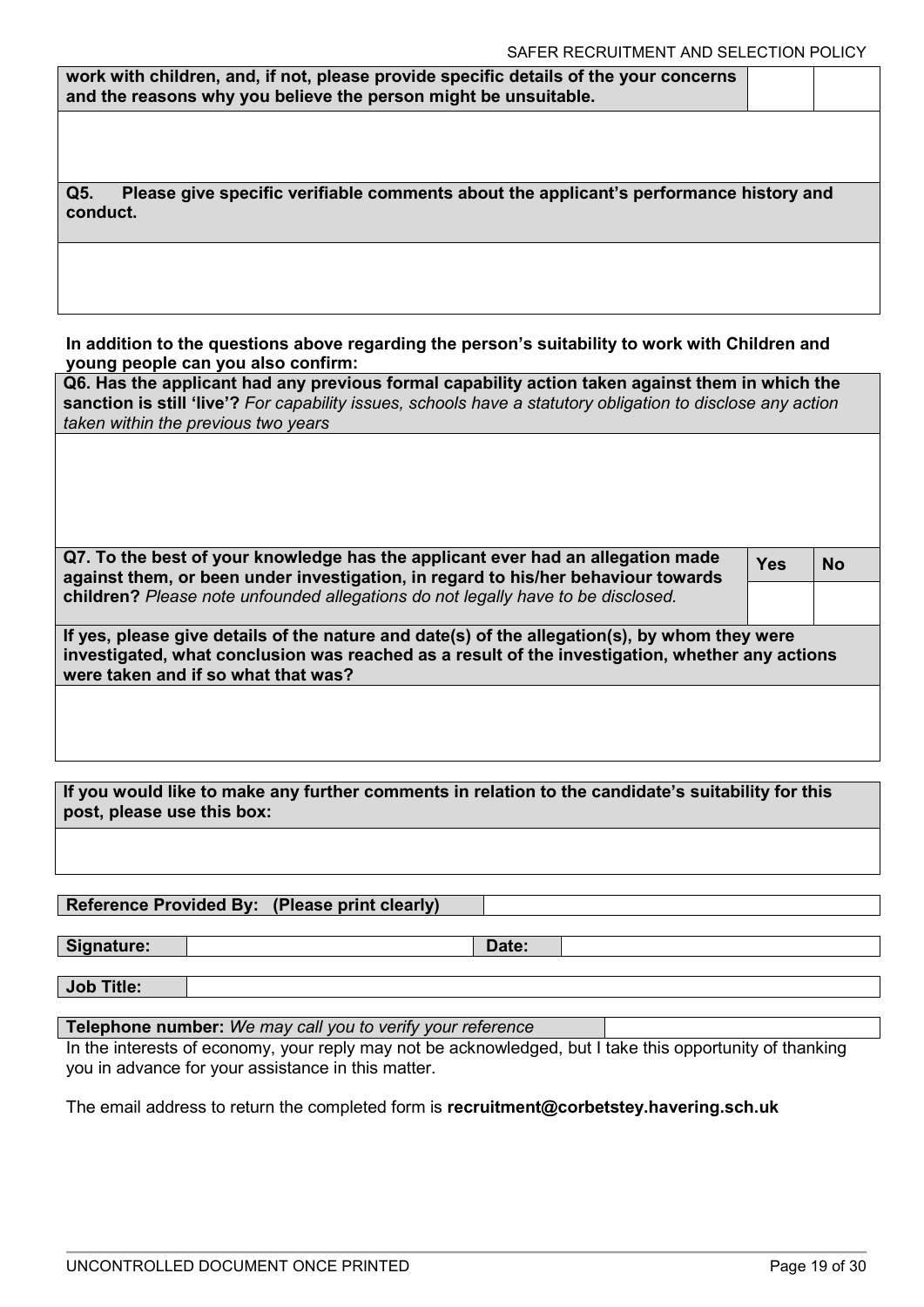## **APPENDIX B**

## **Headteachers' Standards Performance Form**

| <b>Name of</b>    |  |
|-------------------|--|
| <b>Applicant:</b> |  |

**Please rate the applicant in terms of their level of competence in relation to each of the Headteacher Standards of Excellence 2015. Please consider the standards in terms of the applicant's current performance as an indicator of their performance against these standards.**

| <b>Headteacher Standards</b> | Poor | Satisfactory | Good | <b>Outstanding</b> | Not required<br>in current role |
|------------------------------|------|--------------|------|--------------------|---------------------------------|
| Qualities and knowledge      |      |              |      |                    |                                 |
| Students and staff           |      |              |      |                    |                                 |
| Systems and process          |      |              |      |                    |                                 |
| The self-improving school    |      |              |      |                    |                                 |

| Signature:        | Date: |  |
|-------------------|-------|--|
|                   |       |  |
| <b>Job Title:</b> |       |  |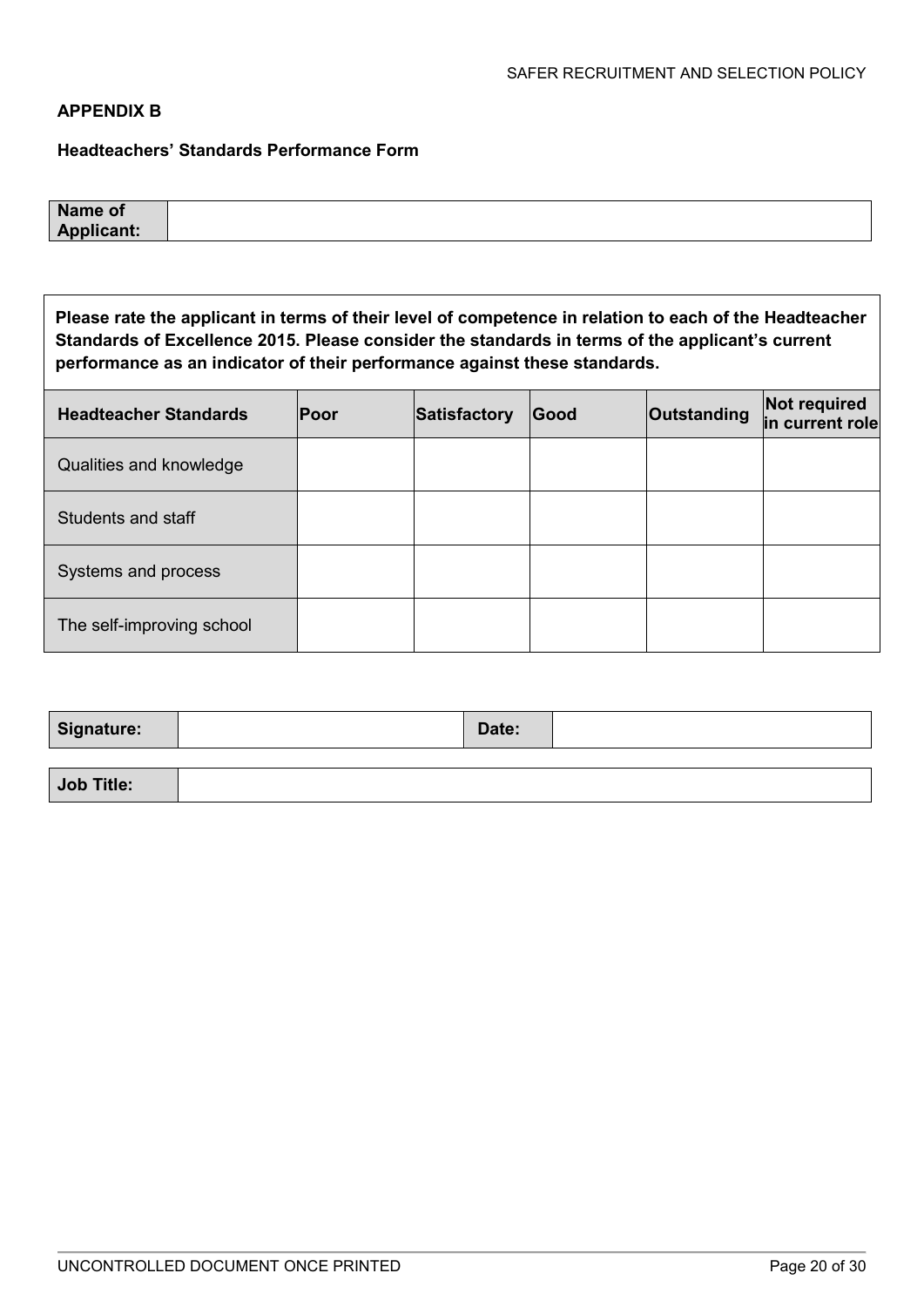## **Headteacher Standards**

#### *(for reference)*

## **1. Excellent Headteachers: qualities and knowledge**

- 1. Hold and articulate clear values and moral purpose, focused on providing a world-class education for the students they serve.
- 2. Demonstrate optimistic personal behaviour, positive relationships and attitudes towards their students and staff, and towards parents, governors and members of the local community.
- 3. Lead by example with integrity, creativity, resilience, and clarity drawing on their own scholarship, expertise and skills, and that of those around them.
- 4. Sustain wide, current knowledge and understanding of education and school systems locally, nationally and globally, and pursue continuous professional development.
- 5. Work with political and financial astuteness, within a clear set of principles centred on the school's vision, ably translating local and national policy into the school's context.
- 6. Communicate compellingly the school's vision and drive the strategic leadership, empowering all students and staff to excel.

### **2. Excellent Headteachers: Students and staff**

- 1. Demand ambitious standards for all students, overcoming disadvantage and advancing equality, instilling a strong sense of accountability in staff for the impact of their work on students' outcomes.
- 2. Secure excellent teaching through an analytical understanding of how students learn and of the core features of successful classroom practice and curriculum design, leading to rich curriculum opportunities and students' well-being.
- 3. Establish an educational culture of 'open classrooms' as a basis for sharing best practice within and between schools, drawing on and conducting relevant research and robust data analysis.
- 4. Create an ethos within which all staff are motivated and supported to develop their own skills and subject knowledge, and to support each other.
- 5. Identify emerging talents, coaching current and aspiring leaders in a climate where excellence is the standard, leading to clear succession planning.
- 6. Hold all staff to account for their professional conduct and practice.

### **3. Excellent Headteachers: systems and process**

- 1. Ensure that the school's systems, organisation and processes are well considered, efficient and fit for purpose, upholding the principles of transparency, integrity and probity.
- 2. Provide a safe, calm and well-ordered environment for all students and staff, focused on safeguarding students and developing their exemplary behaviour in school and in the wider society.
- 3. Establish rigorous, fair and transparent systems and measures for managing the performance of all staff, addressing any under-performance, supporting staff to improve and valuing excellent practice.
- 4. Welcome strong governance and actively support the governing board to understand its role and deliver its functions effectively – in particular its functions to set school strategy and hold the Headteacher to account for student, staff and financial performance.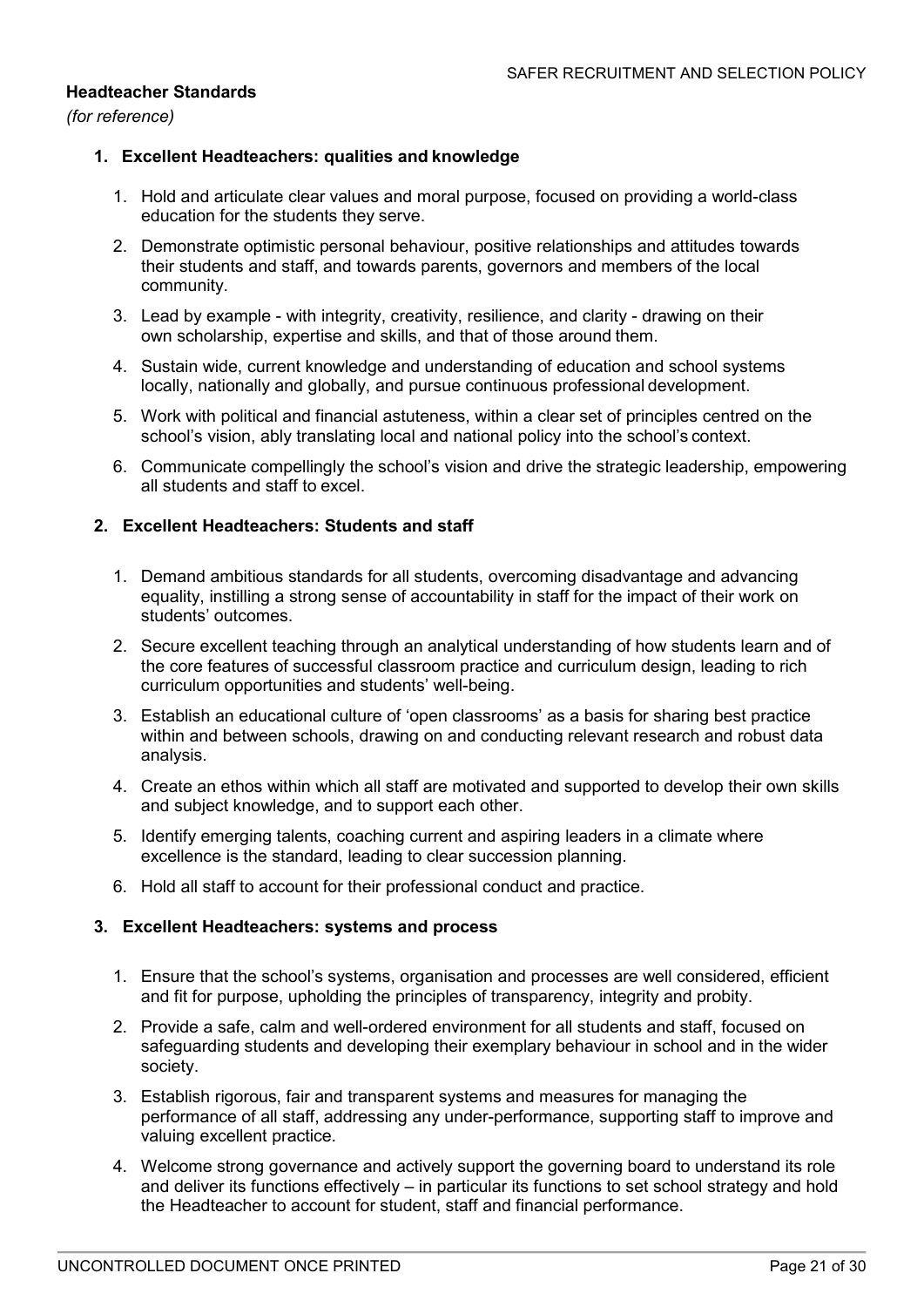#### SAFER RECRUITMENT AND SELECTION POLICY

- 5. Exercise strategic, curriculum-led financial planning to ensure the equitable deployment of budgets and resources, in the best interests of students' achievements and the school's sustainability.
- 6. Distribute leadership throughout the organisation, forging teams of colleagues who have distinct roles and responsibilities and hold each other to account for their decision making.

## **4. Excellent Headteachers: the self-improving school system**

*Headteachers:*

- 1. Create outward-facing schools which work with other schools and organisations in a climate of mutual challenge - to champion best practice and secure excellent achievements for all students.
- 2. Develop effective relationships with fellow professionals and colleagues in other public services to improve academic and social outcomes for all students.
- 3. Challenge educational orthodoxies in the best interests of achieving excellence, harnessing the findings of well evidenced research to frame self-regulating and self-improving schools.
- 4. Shape the current and future quality of the teaching profession through high quality training and sustained professional development for all staff.
- 5. Model entrepreneurial and innovative approaches to school improvement, leadership and governance, confident of the vital contribution of internal and external accountability.
- 6. Inspire and influence others within and beyond schools to believe in the fundamental importance of education in young people's lives and to promote the value of education.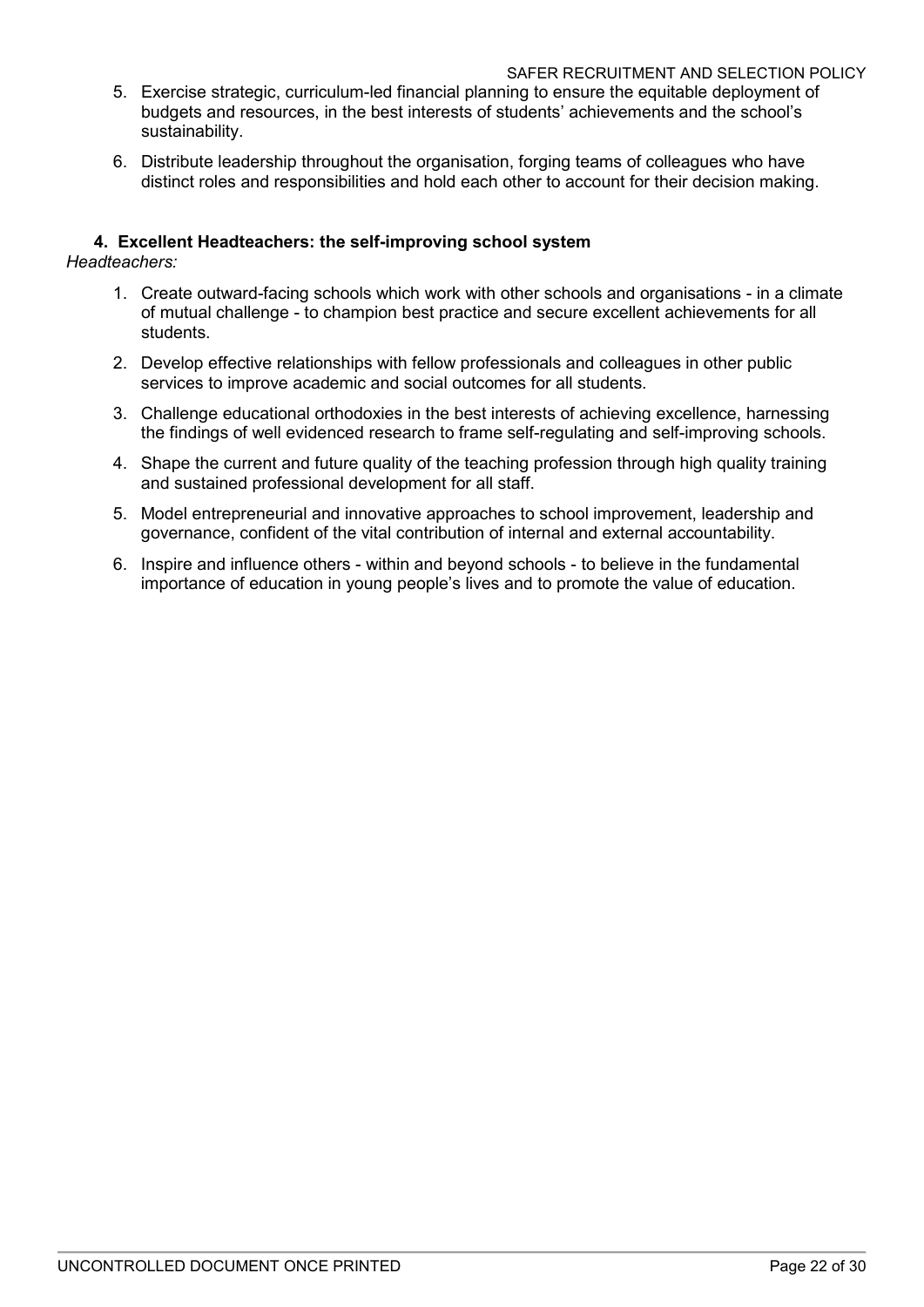| Name of           |  |
|-------------------|--|
| <b>Applicant:</b> |  |

### **Please rate the applicant in terms of their level of competence in relation to each of the Teachers' Standards. Please consider the applicant's current performance as an indicator of their performance against these standards.**

| <b>Teacher Standard</b>                                                           | Inadequate | <b>Requires</b><br><b>Improvement</b> | Good | <b>Outstanding</b> |
|-----------------------------------------------------------------------------------|------------|---------------------------------------|------|--------------------|
| Set high expectations which<br>inspire, motivate and challenge<br>students        |            |                                       |      |                    |
| Promote good progress and<br>outcomes by students                                 |            |                                       |      |                    |
| Demonstrate good subject<br>and curriculum knowledge                              |            |                                       |      |                    |
| Plan and teach well-structured<br>lessons                                         |            |                                       |      |                    |
| Adapt teaching to respond to<br>the strengths and needs of all<br>students        |            |                                       |      |                    |
| Make accurate and productive use<br>of assessment                                 |            |                                       |      |                    |
| Manage behaviour effectively<br>to ensure a good and safe<br>learning environment |            |                                       |      |                    |

**Please give any additional information about the applicant's performance history, such as their performance in a leadership or management post if relevant, and general conduct, including relationships with other members of staff and parents.**

| Signature: | Date: |  |
|------------|-------|--|
|            |       |  |
| Job Title: |       |  |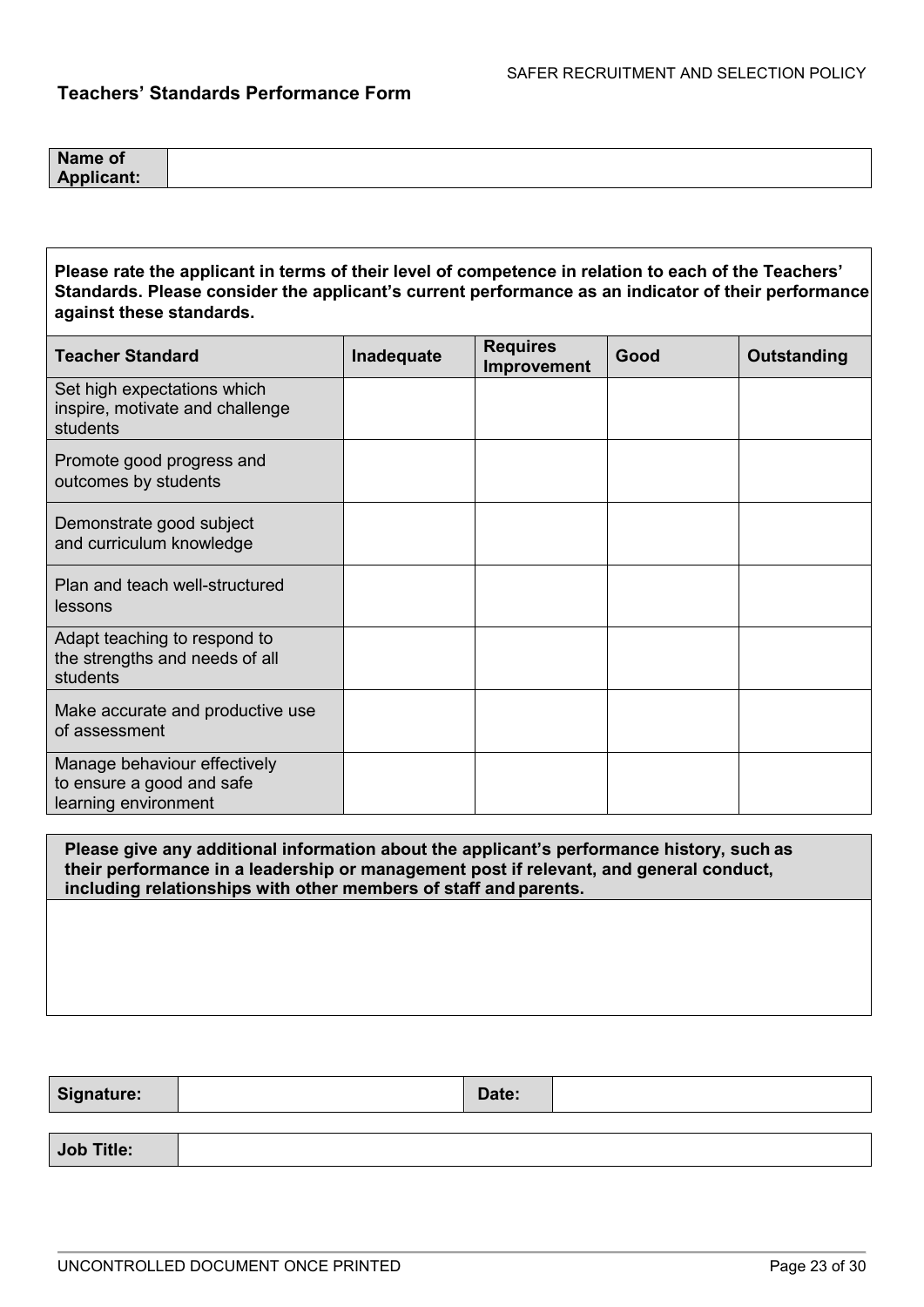## **Teacher Standards**

**(***for reference)*

## **Part One: Teaching**

### **A teacher must:**

- **1. Set high expectations which inspire, motivate and challenge students** 
	- $\circ$  establish a safe and stimulating environment for students, rooted in mutual respect
	- $\circ$  set goals that stretch and challenge students of all backgrounds, abilities and dispositions  $\circ$  demonstrate consistently the positive attitudes, values and behaviour which are expected
	- demonstrate consistently the positive attitudes, values and behaviour which are expected of students.

## **2. Promote good progress and outcomes by students**

- $\circ$  be accountable for students' attainment, progress and outcomes  $\circ$  be aware of students' capabilities and their prior knowledge. and
- be aware of students' capabilities and their prior knowledge, and plan teaching to build on these
- o guide students to reflect on the progress they have made and their emerging needs
- o demonstrate knowledge and understanding of how students learn and how this impacts on teaching
- $\circ$  encourage students to take a responsible and conscientious attitude to their own work and study.

## **3. Demonstrate good subject and curriculum knowledge**

- $\circ$  have a secure knowledge of the relevant subject(s) and curriculum areas, foster and maintain students' interest in the subject, and address misunderstandings
- $\circ$  demonstrate a critical understanding of developments in the subject and curriculum areas, and promote the value of scholarship
- $\circ$  demonstrate an understanding of and take responsibility for promoting high standards of literacy, articulacy and the correct use of standard English, whatever the teacher's specialist subject
- $\circ$  if teaching early reading, demonstrate a clear understanding of systematic synthetic phonics<br>  $\circ$  if teaching early mathematics, demonstrate a clear understanding of appropriate teaching
- if teaching early mathematics, demonstrate a clear understanding of appropriate teaching strategies.

### **4. Plan and teach well structured lessons**

- $\circ$  impart knowledge and develop understanding through effective use of lesson time
- $\circ$  promote a love of learning and children's intellectual curiosity
- o set homework and plan other out-of-class activities to consolidate and extend the knowledge and understanding students have acquired
- $\circ$  reflect systematically on the effectiveness of lessons and approaches to teaching  $\circ$  contribute to the design and provision of an engaging curriculum within the releva
- contribute to the design and provision of an engaging curriculum within the relevant subject area(s).

### **5. Adapt teaching to respond to the strengths and needs of all students**

- $\circ$  know when and how to differentiate appropriately, using approaches which enable students to be taught effectively
- o have a secure understanding of how a range of factors can inhibit students' ability to learn, and how best to overcome these
- o demonstrate an awareness of the physical, social and intellectual development of children and young people, and know how to adapt teaching to support students' education at different stages of development
- $\circ$  have a clear understanding of the needs of all students, including those with special educational needs; those of high ability; those with English as an additional language; those with disabilities; and be able to use and evaluate distinctive teaching approaches to engage and support them.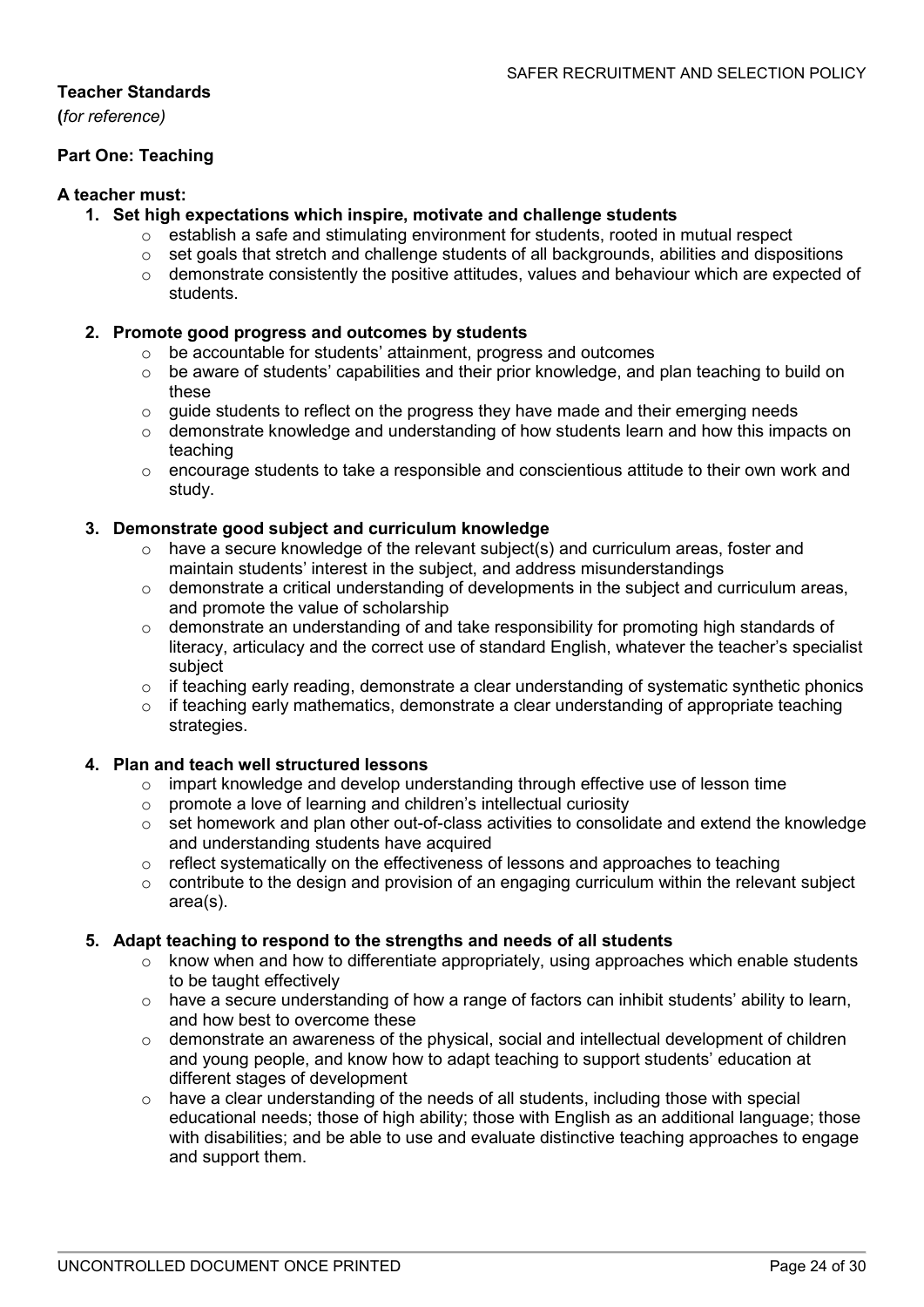#### **6. Make accurate and productive use of assessment**

- o know and understand how to assess the relevant subject and curriculum areas, including statutory assessment requirements
- o make use of formative and summative assessment to secure students' progress
- $\circ$  use relevant data to monitor progress, set targets, and plan subsequent lessons<br> $\circ$  give students regular feedback, both orally and through accurate marking, and e
- give students regular feedback, both orally and through accurate marking, and encourage students to respond to the feedback.

#### **7. Manage behaviour effectively to ensure a good and safe learning environment**

- o have clear rules and routines for behaviour in classrooms, and take responsibility for promoting good and courteous behaviour both in classrooms and around the school, in accordance with the school's behaviour policy
- $\circ$  have high expectations of behaviour, and establish a framework for discipline with a range of strategies, using praise, sanctions and rewards consistently and fairly
- o manage classes effectively, using approaches which are appropriate to students' needs in order to involve and motivate them
- $\circ$  maintain good relationships with students, exercise appropriate authority, and act decisively when necessary.

#### **8. Fulfil wider professional responsibilities**

- $\circ$  make a positive contribution to the wider life and ethos of the school  $\circ$  develop effective professional relationships with colleagues. knowing
- develop effective professional relationships with colleagues, knowing how and when to draw on advice and specialist support
- o deploy support staff effectively
- o take responsibility for improving teaching through appropriate professional development, responding to advice and feedback from colleagues
- o communicate effectively with parents with regard to students' achievements and well-being.

#### **Part Two: Personal and professional conduct**

A teacher is expected to demonstrate consistently high standards of personal and professional conduct. The following statements define the behaviour and attitudes which set the required standard for conduct throughout a teacher's career.

- o Teachers uphold public trust in the profession and maintain high standards of ethics and behaviour, within and outside school, by:
- o treating students with dignity, building relationships rooted in mutual respect, and at all times observing proper boundaries appropriate to a teacher's professional position
- o having regard for the need to safeguard students' well-being, in accordance with statutory provisions
- $\circ$  showing tolerance of and respect for the rights of others  $\circ$  not undermining fundamental British values including de
- not undermining fundamental British values, including democracy, the rule of law, individual liberty and mutual respect, and tolerance of those with different faiths and beliefs
- $\circ$  ensuring that personal beliefs are not expressed in ways which exploit students' vulnerability or might lead them to break the law.
- o Teachers must have proper and professional regard for the ethos, policies and practices of the school in which they teach, and maintain high standards in their own attendance and punctuality.
- $\circ$  Teachers must have an understanding of, and always act within, the statutory frameworks which set out their professional duties and responsibilities.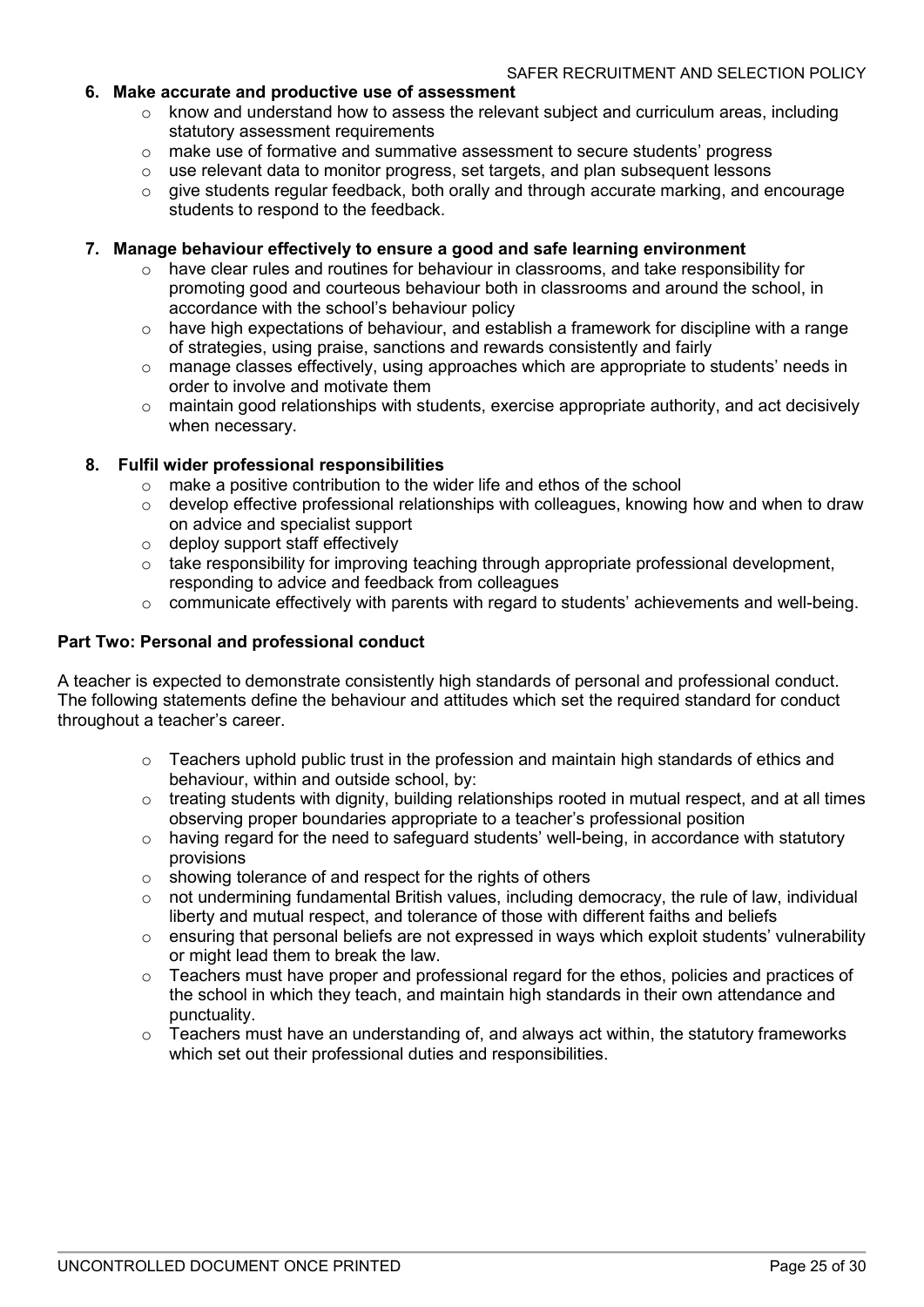## **APPENDIX C**

## **Risk Assessment Guidance – Key Questions for Consideration**

## **1. What are the reasons for considering commencement of employment prior toreceiving DBS clearance?**

This should not be a natural default position and should be exceptional and clearly linked to the circumstances identified in response to question 2 below.

### **2. What would be the consequences to service delivery of waiting until clearance is received?**

Again, these should be exceptional and have a demonstrable substantial impact on service users (e.g. partial school closure). You should be able to demonstrate how you have used effective planning to avoid/minimise this disruption, and clearly show where this has been unavoidable.

## **3. If the employee commenced in their role, what would be their normal level of access to children / adults?**

- Unsupervised access one-to-one
- Unsupervised access to a group
- Neither of these would be acceptable arrangements under any circumstances during
- this "waiting period".
- Supervised access one-to-one
- Supervised access to a group
- No direct access, but based within premises
- If an employee does commence employment prior to clearance being received, their access must be supervised at all times. The level of risk declines as the list progresses however, there continues to be a risk with each of these scenarios.

### **4. Has the employee left their current/last employment to take up the post?**

The employee themselves runs a risk if they leave existing employment to take up a post that remains subject to clearance. This should be made clear to them.

## **5. Is their previous satisfactory DBS clearance documentation available?**

If a previous disclosure/verification of clearance is available, consider how recent it is and whether the employee has continued working for that employer continuously since then. This does not offer any guarantee of current clearance, however, it may reduce the likelihood of convictions, complaints, investigations, etc., having occurred in the intervening period.

## **6. Are the other checks and clearances in place?**

Again the existence of the other checks and clearances does not eliminate risk, or conclusively verify a candidates suitability to commence employment. However, a candidate for whom we have verified qualifications, reliable references from existing employer, and has provided a complete employment history, etc., is potentially less of a risk than someone for whom we have not yet completed any checks with regard to identity or background, or who has gaps in employment/education history.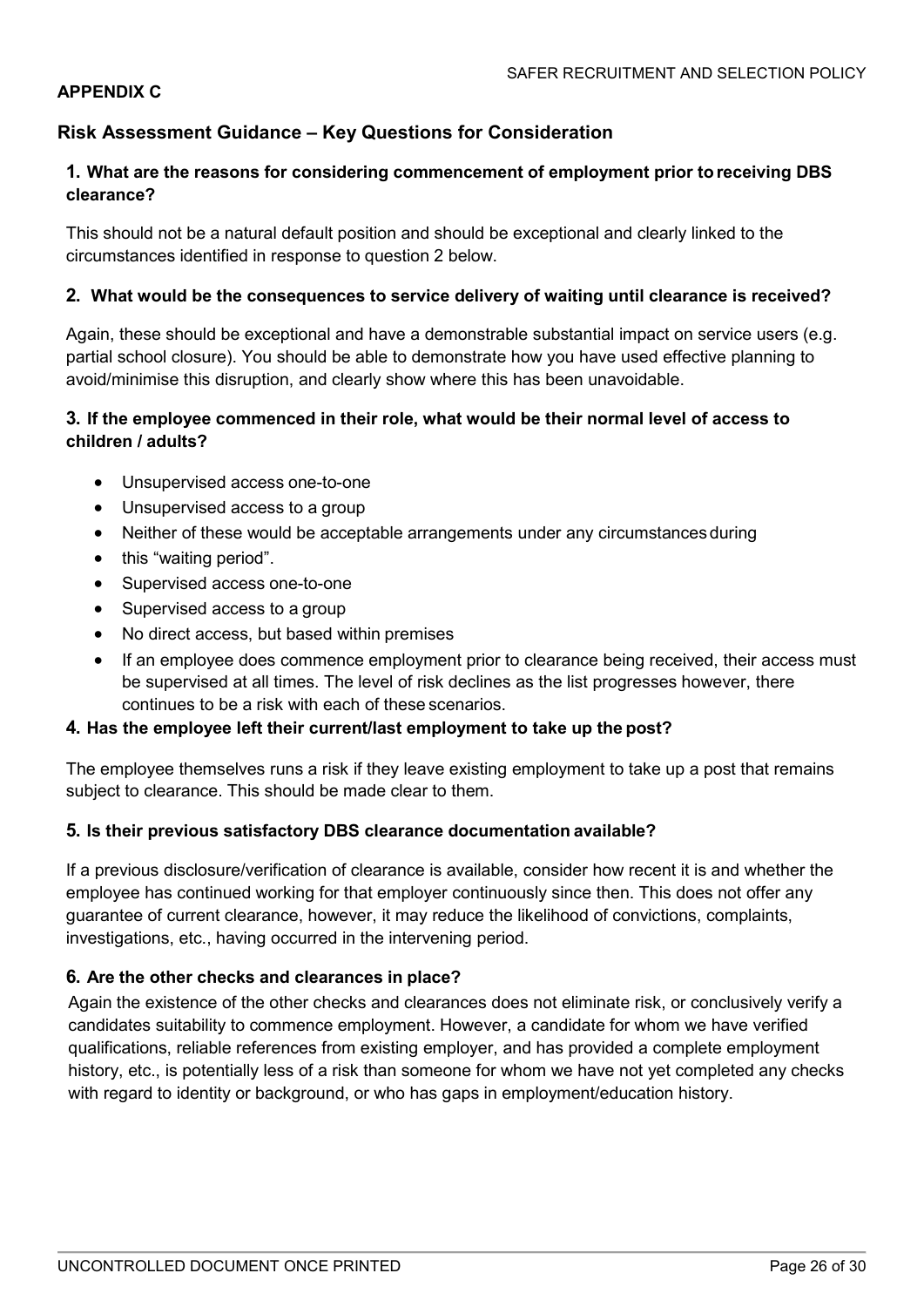## **Risk Assessment: Commencement of Employment without DBS Clearance**

#### **Only to be used in very exceptional circumstances**

Name of prospective employee Job title Proposed start date Name of Headteacher Date of risk assessment **Reasons for considering commencement of employment prior to receiving DBS clearance** Consequences, to service delivery, of waiting for DBS clearance Level of access during "waiting period" Supervision arrangements during "waiting period" Pre-employment checklist Has the prospective employee left their last employment? Medical clearance received? Date and verified by Children's or Adult's Barred List required and checked? Date and verified by Criminal history declared and checked on application form? Date and verified by Has the current DBS application been sent to the DBS? Date and verified by Previous DBS disclosure Sighted? Date and verified by Right to work in the UK verified? Date and verified by Qualifications sighted? Date and verified by At least 2 satisfactory references received, including last employer? Date and verified by History and any gaps explained and verified? Date and verified by Satisfied with general background? Assessment of risk following control measures High Medium Low Following this risk assessment, I have determined that the above named individual is suitable to commence employment subject to approval, with the identified control measures. Name **Date Signature**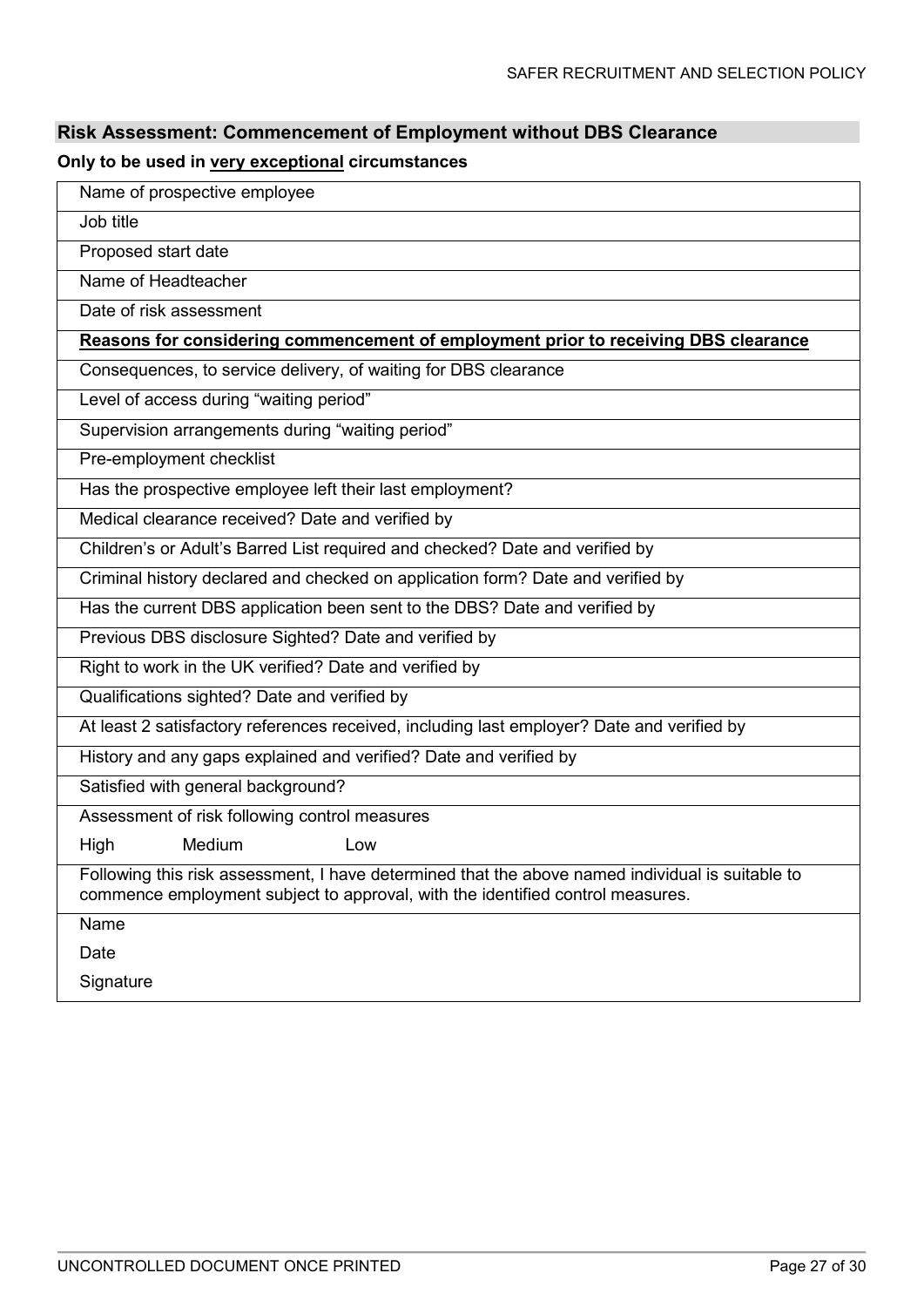## **APPENDIX D**

# **Risk Assessment: DBS Certificate with disclosure**

| Name of Employee                                                                                                                                                                                     |
|------------------------------------------------------------------------------------------------------------------------------------------------------------------------------------------------------|
| <b>Job Title</b>                                                                                                                                                                                     |
| DBS certificate date                                                                                                                                                                                 |
| Name of Headteacher                                                                                                                                                                                  |
| Date of Risk Assessment                                                                                                                                                                              |
| Please describe the nature of the work and the general duties of the job role?<br>(Please also include amount of contact with vulnerable parties, frequency of contact and intensity of<br>contact). |
| To what extent is the individual supervised?                                                                                                                                                         |
| Have 2 satisfactory references been received? (Including present or most recent employer and<br>similar employment)                                                                                  |
| Early years staff only: Has the individual been disqualified under the Childcare Act 2006 (self-<br>declaration at time of application/appointment)                                                  |
| Has the individual previously declared any convictions /cautions, reprimands/ warnings?                                                                                                              |
| Are the offences relevant to the post and the proposed contact with the vulnerable parties?                                                                                                          |
| Is there a pattern of convictions?                                                                                                                                                                   |
| How long ago did the offences occur?                                                                                                                                                                 |
| Have the individual's circumstances changed? (If so, please explain)                                                                                                                                 |
| Will any additional safeguard arrangements have to be put in place? If so, please describe                                                                                                           |
| Decision following the Risk Assessment, is this individual suitable to continue employment?<br>(Overall assessment and comment required)                                                             |
| Following this Risk Assessment, I have determined that the above named individual is suitable to<br>continue employment subject to approval, with the identified control measures if necessary.      |
| Name                                                                                                                                                                                                 |
| Date                                                                                                                                                                                                 |
|                                                                                                                                                                                                      |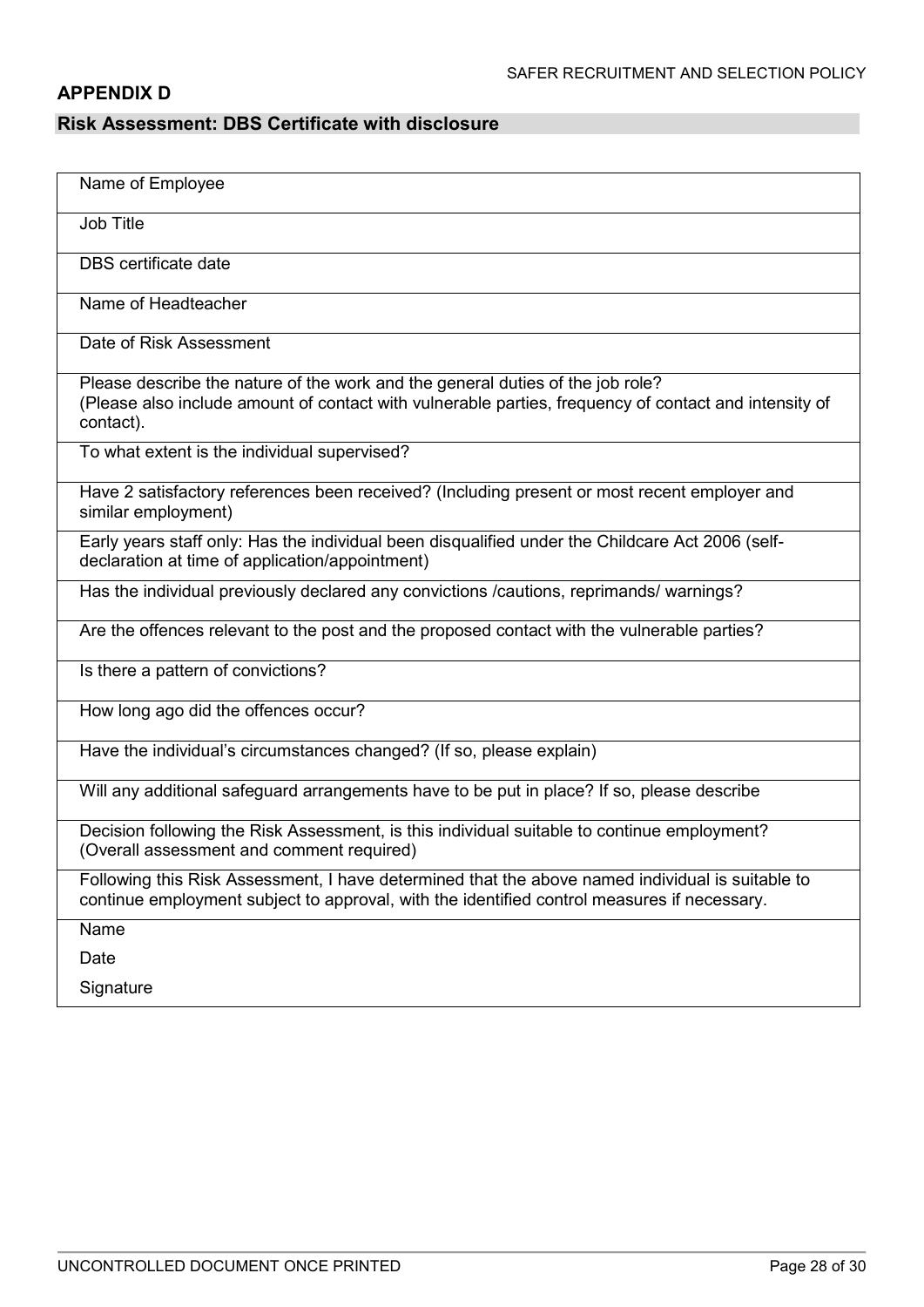## **Positive DBS Certificate – Schools Risk Assessment**

This form should be completed by the Appointing Manager/Headteacher where a positive disclosure certificate includes additional information with regard to convictions and/or cautions, warnings, reprimands.

The completed Risk Assessment may be held on record.

Name of Employee:

Post Title:

School:

Start Date:

- 1. Please describe the nature of the work and the general duties of the job role? (Please also include amount of contact with vulnerable parties, frequency of contact and intensity of contact).
- 2. To what extent is the individual supervised?
- 3. Have 2 satisfactory references been received? (including present or most recent employer and similar employment)
- 4. Has the individual previously declared any convictions /cautions reprimands/warnings?
- 5. Are the offences relevant to the post and the proposed contact with thevulnerable parties?
- 6. Is there a pattern of convictions?
- 7. How long ago did the offences occur?
- 8. Have the individual's circumstances changed? (If so, please explain)
- 9. Will any additional safeguard arrangements have to be put in place? If soplease describe

Decision following the Risk Assessment, is this individual suitable to continue employment? (Overall assessment and comment required)

| Risk Assessment conducted by:              |  |
|--------------------------------------------|--|
|                                            |  |
| (Appointing Manager/Officer/Head Teacher): |  |
|                                            |  |
|                                            |  |